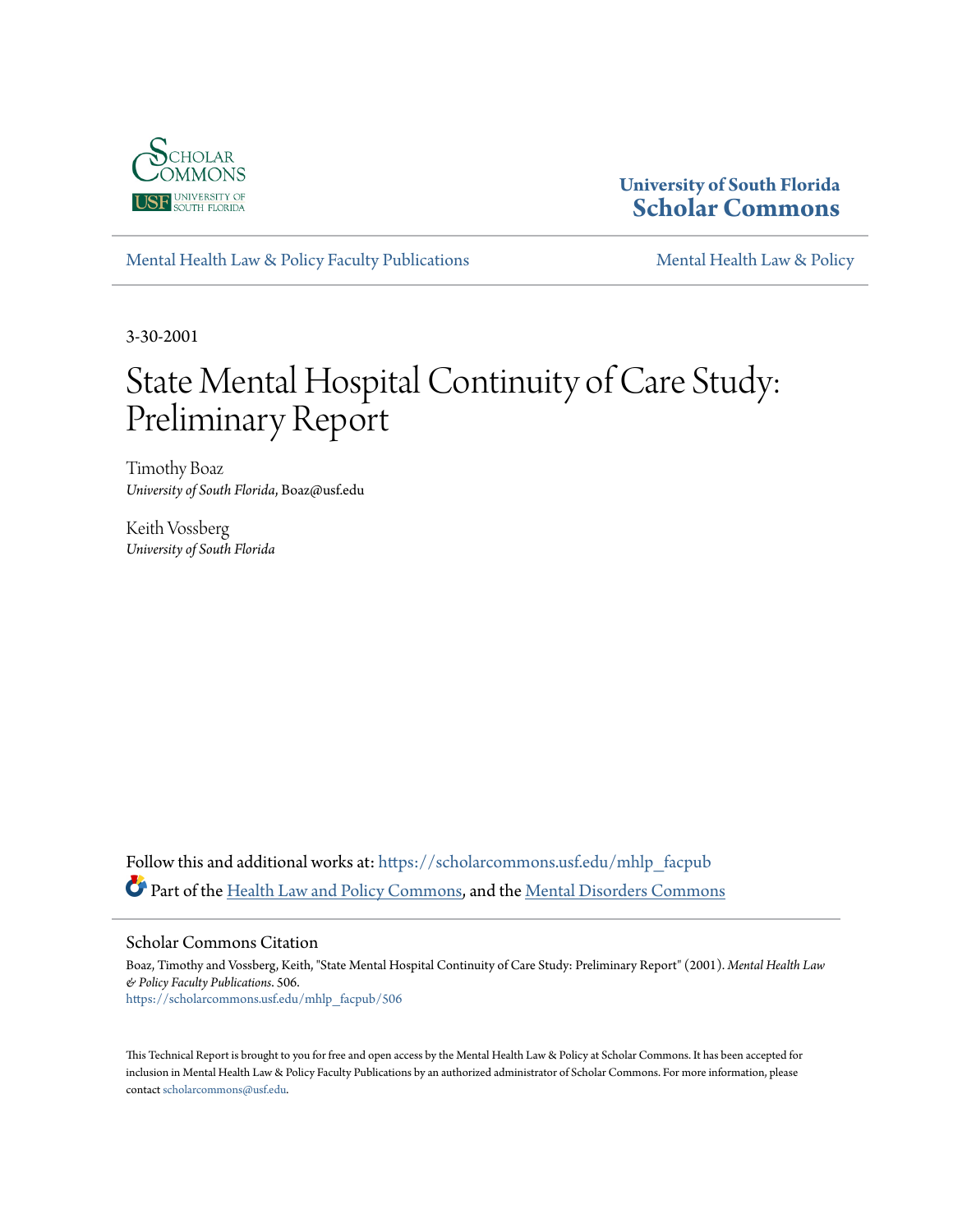

# **University of South Florida [Scholar Commons](http://scholarcommons.usf.edu?utm_source=scholarcommons.usf.edu%2Fmhlp_facpub%2F506&utm_medium=PDF&utm_campaign=PDFCoverPages)**

[Mental Health Law & Policy Faculty Publications](http://scholarcommons.usf.edu/mhlp_facpub?utm_source=scholarcommons.usf.edu%2Fmhlp_facpub%2F506&utm_medium=PDF&utm_campaign=PDFCoverPages) [Mental Health Law & Policy](http://scholarcommons.usf.edu/mhlp?utm_source=scholarcommons.usf.edu%2Fmhlp_facpub%2F506&utm_medium=PDF&utm_campaign=PDFCoverPages)

3-30-2001

# State Mental Hospital Continuity of Care Study: Preliminary Report

Timothy L. Boaz

Keith Vossberg

Follow this and additional works at: [http://scholarcommons.usf.edu/mhlp\\_facpub](http://scholarcommons.usf.edu/mhlp_facpub?utm_source=scholarcommons.usf.edu%2Fmhlp_facpub%2F506&utm_medium=PDF&utm_campaign=PDFCoverPages)

#### Scholar Commons Citation

Boaz, Timothy L. and Vossberg, Keith, "State Mental Hospital Continuity of Care Study: Preliminary Report" (2001). *Mental Health Law & Policy Faculty Publications*. 506. [http://scholarcommons.usf.edu/mhlp\\_facpub/506](http://scholarcommons.usf.edu/mhlp_facpub/506?utm_source=scholarcommons.usf.edu%2Fmhlp_facpub%2F506&utm_medium=PDF&utm_campaign=PDFCoverPages)

This Technical Report is brought to you for free and open access by the Mental Health Law & Policy at Scholar Commons. It has been accepted for inclusion in Mental Health Law & Policy Faculty Publications by an authorized administrator of Scholar Commons. For more information, please contact [scholarcommons@usf.edu.](mailto:scholarcommons@usf.edu)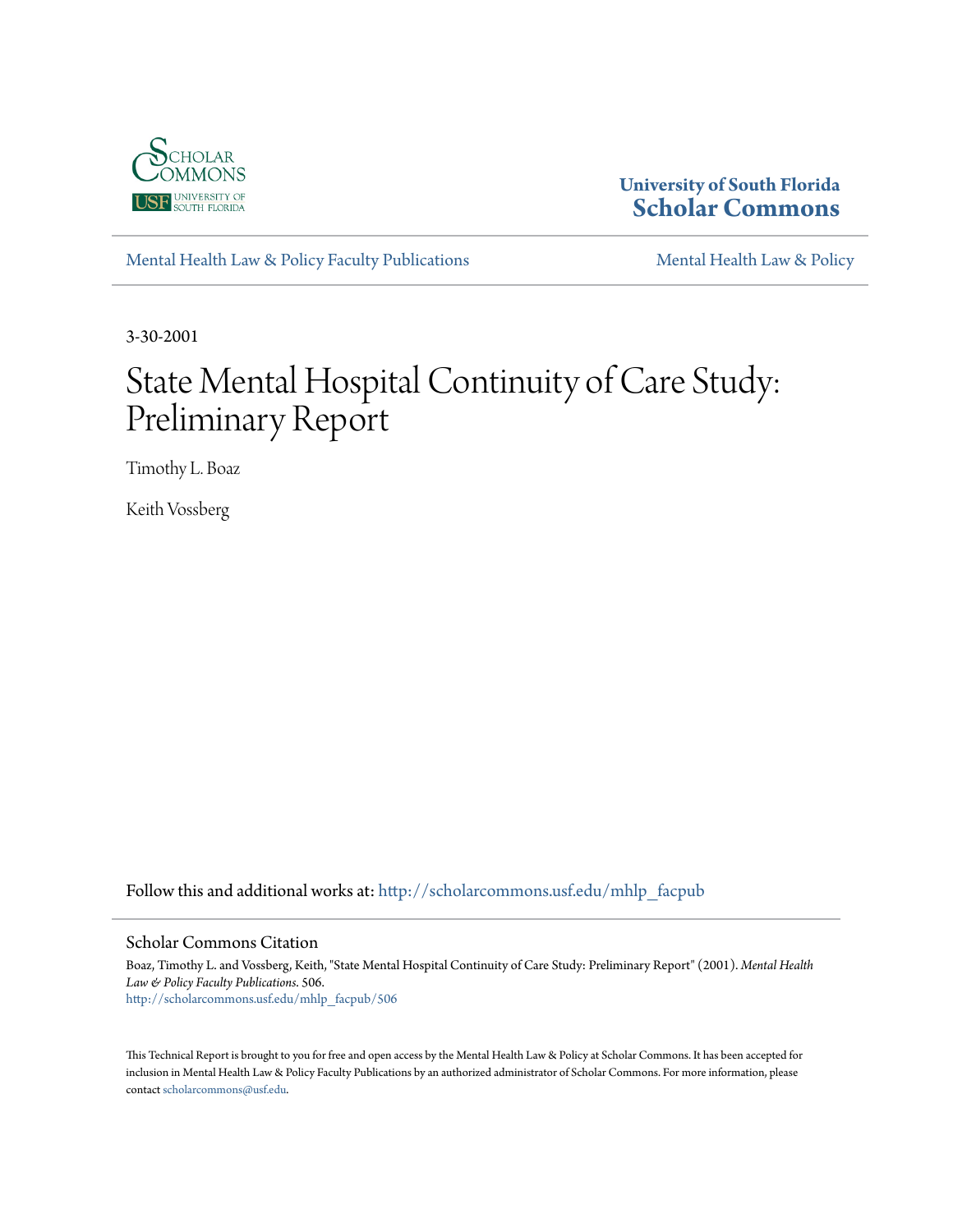**State Mental Hospital Continuity of Care Study** 

**Preliminary Report \*** 

**Timothy L. Boaz, Ph.D. Keith Vossberg, B.A.** 

# **Louis de la Parte Florida Mental Health Institute University of South Florida**

**March 30, 2001** 

\* Submitted to the Florida Agency for Health Care Administration as a deliverable under contract #M0107.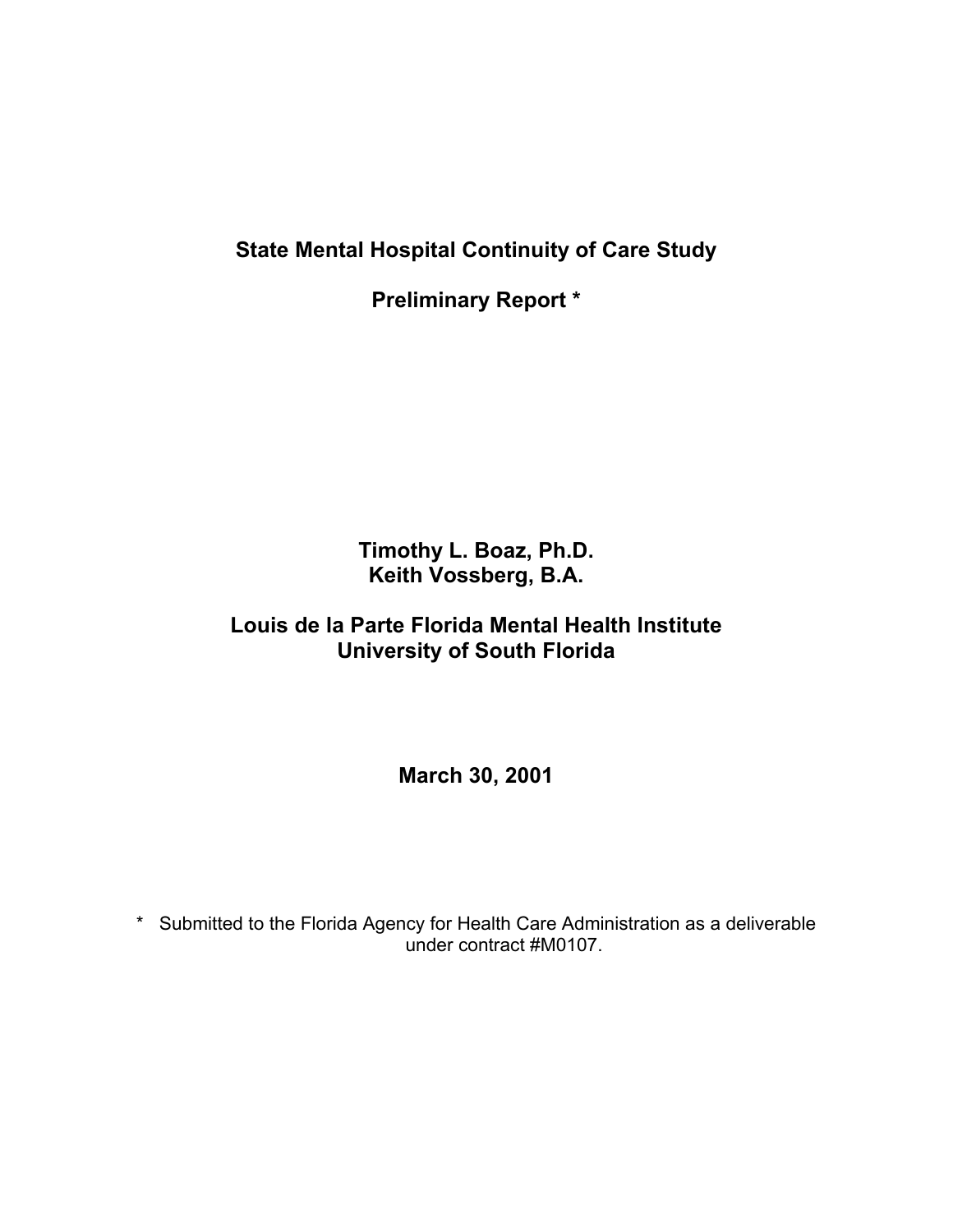# **Table of Contents**

|                                                                                                           | $\mathbf 1$                |
|-----------------------------------------------------------------------------------------------------------|----------------------------|
|                                                                                                           | $\overline{2}$             |
|                                                                                                           | 3                          |
|                                                                                                           | $\overline{4}$             |
|                                                                                                           | 5                          |
|                                                                                                           | $\overline{7}$             |
|                                                                                                           | $\overline{7}$             |
|                                                                                                           | 10<br>10<br>12<br>17<br>21 |
|                                                                                                           | 25                         |
| Technical Note 1 -- Subject selection procedures and details                                              | 28                         |
| Technical Note 2 -- Methods used for identifying data for<br>these subjects within the Medicaid data sets | 30                         |
| Technical Note 3 -- Methods used for identifying Medicaid                                                 | 31                         |
| Technical Note 4 -- Methods used for identifying data for<br>these subjects within the IDS data system    | 32                         |
| Technical Note 5 -- Methods used to assign IDS service                                                    | 33                         |
| Technical Note 6 -- Methods used for identifying data for these                                           | 41                         |
|                                                                                                           | 42                         |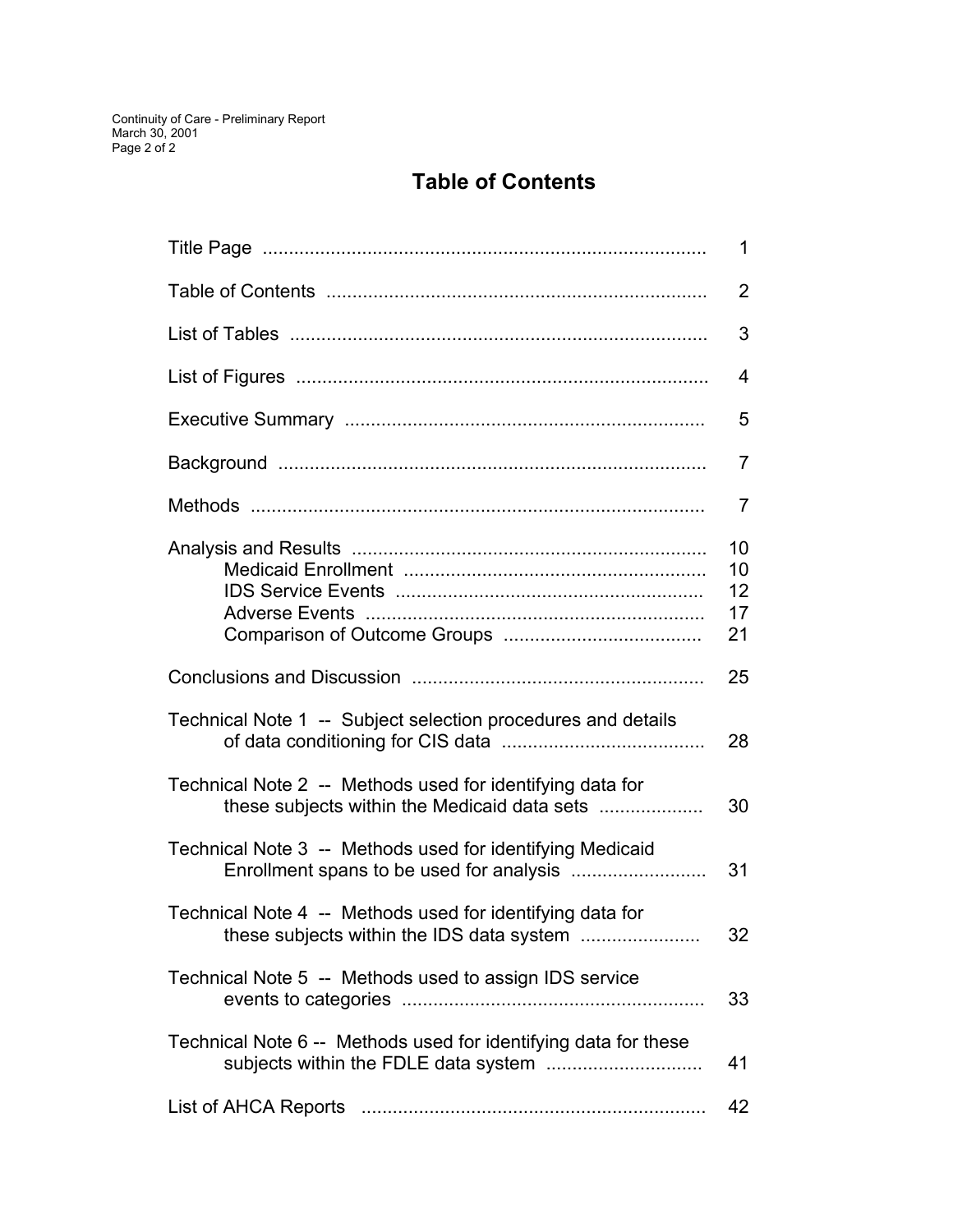Continuity of Care - Preliminary Report March 30, 2001 Page 3 of 3

# **List of Tables**

| Number         | Table                                                                                                    | Page |
|----------------|----------------------------------------------------------------------------------------------------------|------|
| 1              | Databases to be Utilized for the Continuity of Care Study                                                | 9    |
| $\overline{2}$ |                                                                                                          | 10   |
| 3              | Units of Service Received by Month after Discharge                                                       | 17   |
| $\overline{4}$ | Number of Persons who Received IDS Services within<br>6 Months of Discharge as a Function of Readmission | 21   |
| 5              | Number of Persons who Received IDS Services within<br>6 Months of Discharge as a Function of Experience  | 22   |
| 6              | Number of Persons who Received IDS Services within<br>6 Months of Discharge as a Function of Experience  | 23   |
| $\overline{7}$ | Number of Persons who Received IDS Services within<br>6 Months of Discharge as a Function of Experience  | 23   |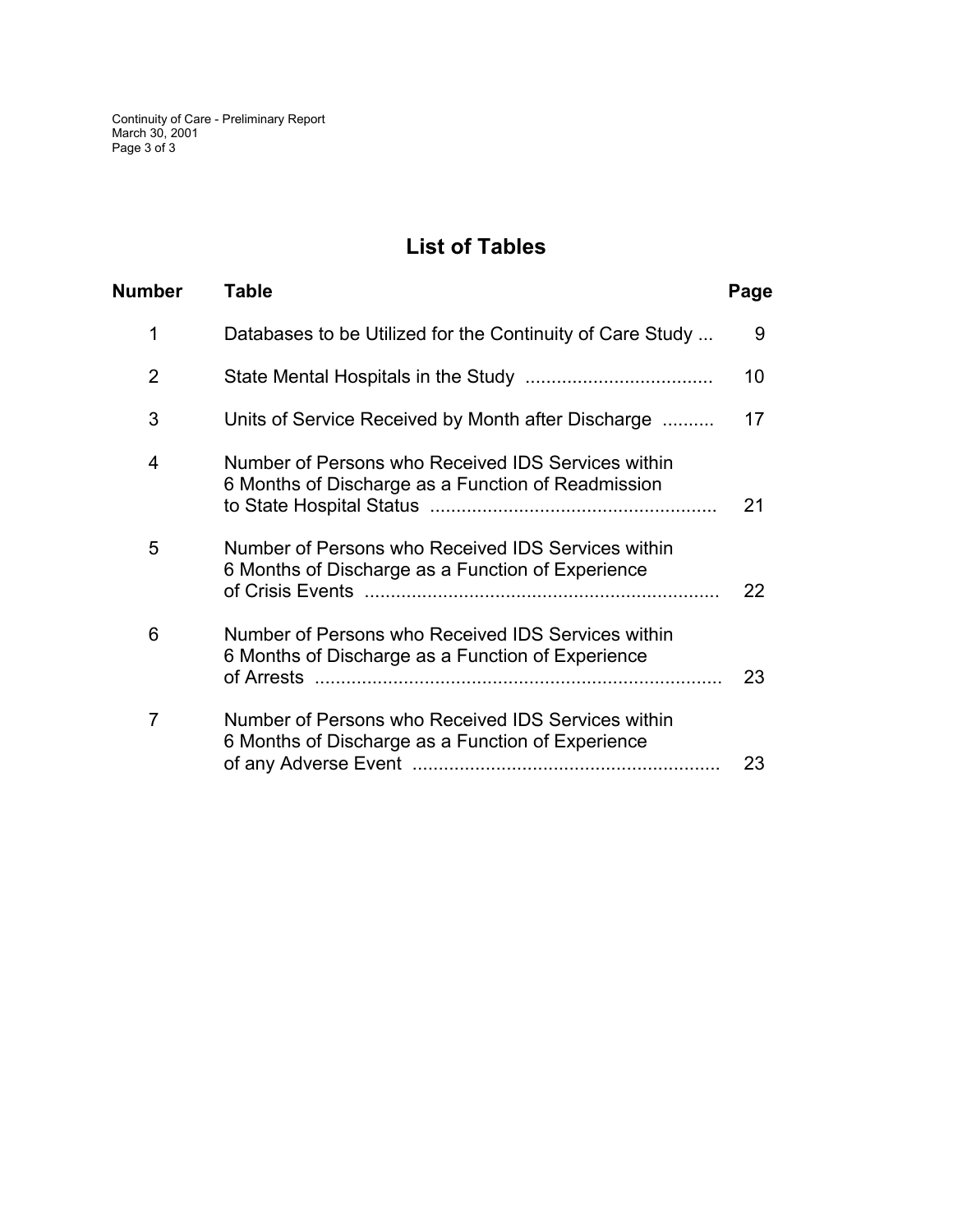# **List of Figures**

| <b>Number</b>  | <b>Figure</b>                                                                                          | Page |
|----------------|--------------------------------------------------------------------------------------------------------|------|
| 1              | Days from Discharge to Onset of Medicaid Enrollment                                                    | 11   |
| $\overline{2}$ | Days from Discharge to First Case Management Event                                                     | 13   |
| 3              | Days from Discharge to First Psychiatric Event                                                         | 14   |
| 4              |                                                                                                        | 14   |
| 5              | Days from Discharge to First Residential Treatment Event                                               | 15   |
| 6              | Days to First Non-Case Management Treatment Event                                                      | 15   |
| $\overline{7}$ | Days from Discharge to Re-Admission to State Hospital                                                  | 18   |
| 8              | Days from Discharge to First Crisis Event (percent of                                                  | 19   |
| 9              | Days from Discharge to First Arrest (percent of those                                                  | 20   |
| 10             | Days from Discharge to First Adverse Event (of any type)<br>(percent of those with any adverse events) | 20   |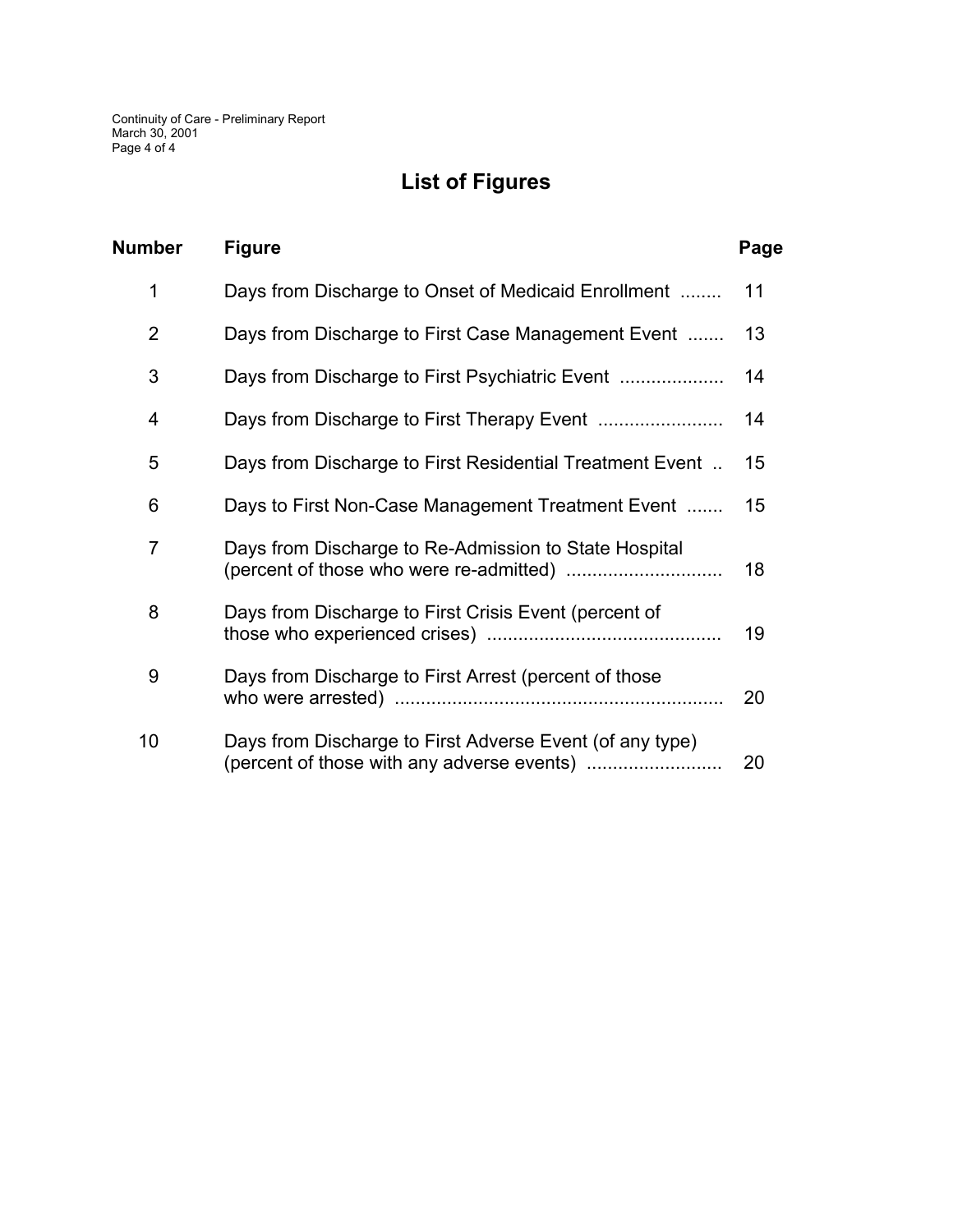Continuity of Care - Preliminary Report March 30, 2001 Page 5 of 5

# **Executive Summary**

 This study reports on the analysis of several existing administrative data sets to examine issues related to the continuity of care in the community for persons discharged from the Florida state mental health hospitals. The validity of conclusions based on such analysis is dependent on the adequacy of the existing data. While certain types of reporting errors can be identified and remediated (to a degree), other types of errors, particularly omission of reporting, often cannot be identified or remediated. Thus, the conclusions of this report need to be taken somewhat tentatively.

 Persons were identified who were discharged to the community from the state mental hospitals in Florida from 7/1/98 to 12/31/99. For this preliminary report, several indicators of continuity of care and indicators of adverse outcomes were tracked for these persons.

The major findings were that --

- 1. A significant number of the persons in this study experienced adverse outcomes following discharge and within the time frame of the study. Nearly one sixth of the sample was readmitted to one of the state hospitals. Further, 21.3% of the sample experienced inpatient or crisis admissions in the community, and 14.5% of the sample were arrested (6.8% on felony charges) during this time frame.
- 2. Almost 30% of the sample had no record of non-crisis, mental health treatment services in the community during the six months following discharge. This figure probably overestimates the magnitude of the problem with follow-up care since some of the cases may have been lost to follow-up for a variety of other reasons (e.g., follow-up data not reported; data set identifiers mismatched; the person died, moved out of state, or was reinstitutionalized elsewhere; services were billed to Medicaid but not reported to the Department of Children and Families (DCF); or services were received from a provider that does not report to the DCF). It was also the case that almost 30% of the persons who were readmitted to the state hospital had no record of receiving mental health services in the community during the time between their original discharge and their subsequent readmission.
- 3. Of those who did receive mental health services in the community, most received case management services and those were instituted in a timely fashion. However, substantially fewer received psychiatric services, and a distinct minority of persons received residential treatment or other therapy. For those who did receive such treatment services, those services were sometimes not initiated promptly, but such services were usually provided in reasonable quantities.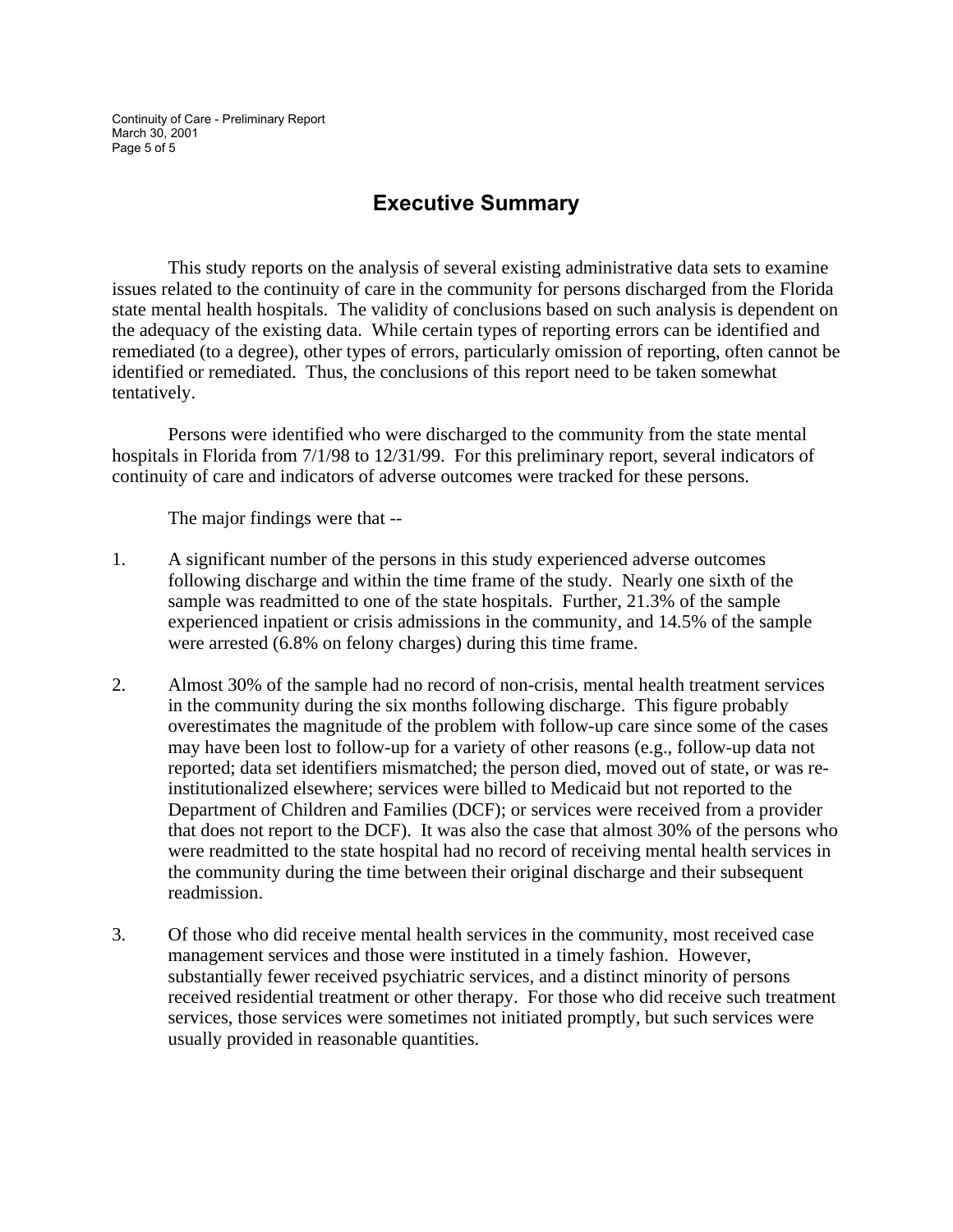Continuity of Care - Preliminary Report March 30, 2001 Page 6 of 6

- 4. About 70% of the sample was enrolled in Medicaid during the study period. Many of these were enrolled prior to discharge from the hospital. Enrollment in Medicaid (or lack thereof) did not appear to be related to the experience of adverse outcomes in this group.
- 5. Neither the latency of onset, nor the quantity of mental health services received in the community during the first six months following discharge appeared to be related to experiencing readmission or other adverse events, except that those who experienced crisis events were more likely to have received case management services in the community.
- 6 Several case variables were found to be associated with the experience of readmission to the state hospital or to the experience of adverse events. Specifically, persons with schizoaffective disorder were more likely than persons with other disorders to be readmitted to the hospital and to experience other adverse events. Persons who had more prior state hospital episodes were also more likely to be readmitted. Younger persons, and persons with prior arrest histories were more likely to experience adverse events. Gender and race were unrelated to readmission and to adverse event experience.

 A follow-up report will be prepared by June 30, 2001 regarding this sample of persons that will include analysis of Medicaid claims data (mental health, physical health, and pharmacy), data on community hospital admissions, and involuntary mental health treatment.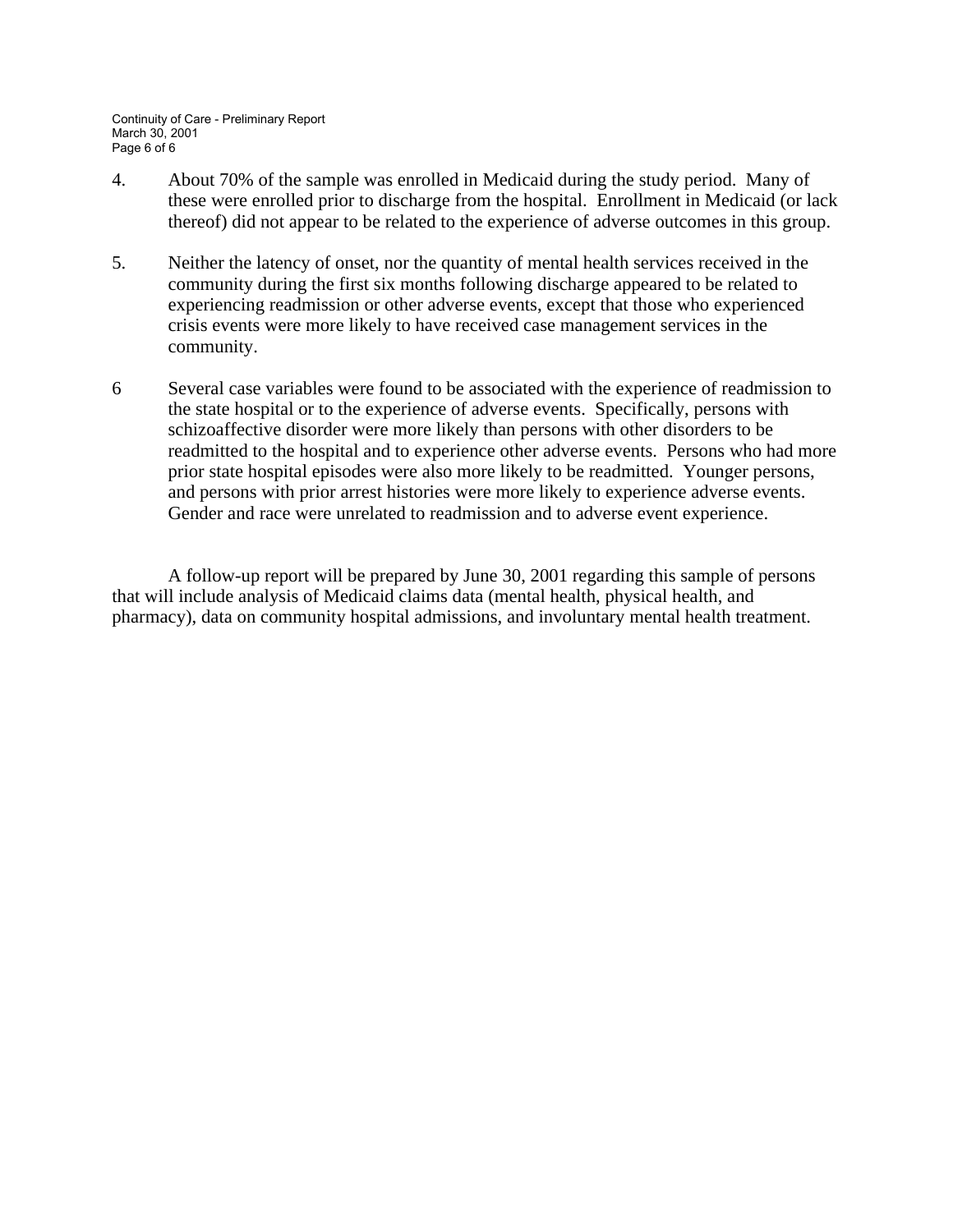Continuity of Care - Preliminary Report March 30, 2001 Page 7 of 7

### **Background**

A long-standing problem in the treatment of persons in state mental health institutions (state mental hospitals) pertains to maintaining continuity in their treatment after they are discharged from the hospital. After discharge, they return to the community, and it is anticipated that they continue to need treatment; however, such treatment is necessarily provided by a new provider (or set of providers). For a variety of reasons, this transition reportedly does not always occur in an optimal fashion. Such difficulty with maintaining continuity of care has long been identified as a problem contributing to recidivism of persons discharged from the state mental hospitals; however, little data has been presented on the actual extent of such problems in Florida.

 The present study used multiple existing administrative data sets to identify factors that might contribute to such problems. Results from this study are expected to provide information that may be useful to the Agency for Health Care Administration (AHCA) and to the Department of Children and Families (DCF) in revising policies to improve continuity of care for these individuals. This initial report includes results from only a part of the original proposal. Several of the data sets were (will be) obtained later than expected, and thus, could not be included. This report focuses mostly on Medicaid enrollment data, information on services received that was taken from the DCF - Integrated Data System (IDS), and data on arrest history from the Florida Department of Law Enforcement (FDLE). More complete analysis of all the data sets will be presented in a subsequent report to be completed by the end of the contract year.

### **Methods**

#### Study Questions

Problems with continuity of care were evaluated using several types of indicators. These included indicators of problems in the latency of restoration of Medicaid benefits and onset of treatment in the community, indicators of problems with the quantity of service provided in the community, and indicators of problematic events/outcomes. Specific indicators were:

Latency of onset of treatment:

Days to restoration of Medicaid benefits Days to first medication/psychiatric follow-up appointment Days to first case management follow-up appointment Days to first follow-up appointment for other types of treatment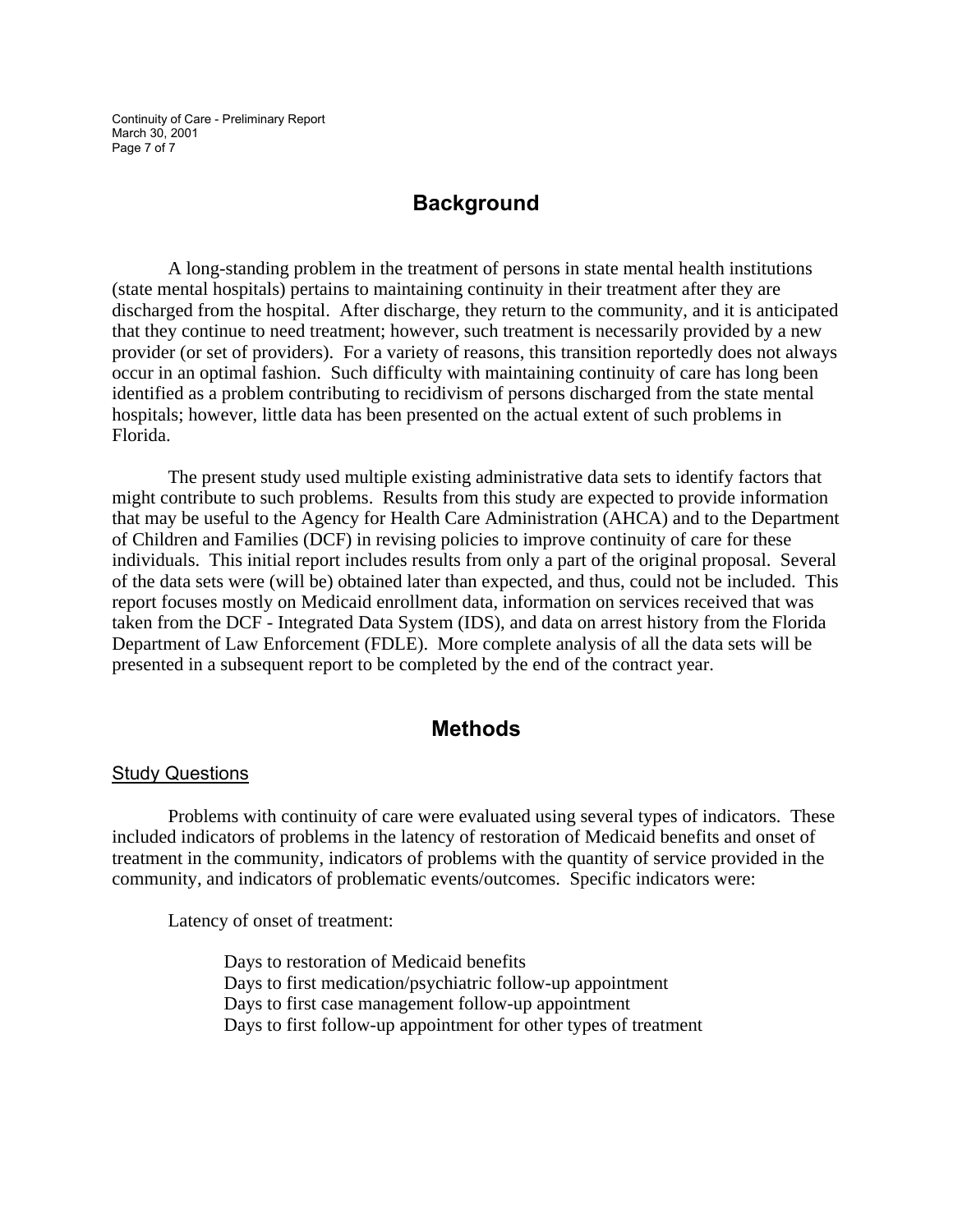Continuity of Care - Preliminary Report March 30, 2001 Page 8 of 8

Amount of service:

Quantity of service received by month for the first 6 months after discharge

Indicators of problematic events/outcomes (within 18 months of discharge):

Readmission to one of the state hospitals Community hospital (ER/CSU) events days Criminal justice system involvement (i.e., arrests)

#### Data Sources

Data for this portion of this study were obtained for the period July 1, 1998 through June 30, 2000. The data sets and their contents are described in Table 1. As mentioned above, not all of the data from these data sets are analyzed and/or reported on in this report.

#### Subjects

Subjects for this study include persons discharged to the community from the seven Florida state mental health hospitals between July 1, 1998 and December 31, 1999 (forensic cases were excluded so all the cases selected came from the 5 hospitals that serve non-forensic cases (see Table 2)). Discharges were identified using the Florida state hospital data Client Information System (CIS) from the DCF. Data were available through June 30, 2000, but only cases discharged by 12/31/99 were included so that there was a minimum of 6 months follow-up for each case. Only cases with lengths of stay of at least 30 days were selected; and when persons were found to have multiple discharges within the study period, the first episode was used as the index episode. (Refer to Technical Note 1 for a description of the subject selection procedure and details of data conditioning for the CIS data). It should be noted that the discharge date data in the CIS system are somewhat problematic in that for at least some cases the date that is reported to the CIS is 30 days after the person actually left the hospital for the community. We have not clarified this issue fully with the state hospital MIS staffs, but we know that this was true in the past, and the present data clearly suggest that it is still true. For example, a substantial number of service events reported in the IDS (such as residential treatment which should be occurring in the community) occur on dates up to 30 days prior to the CIS discharge date. Because of this problem, we have chosen also to present data on events occurring during the 30 days prior to the discharge date.

Data were obtained for 1211 persons. For the overall group, mean age at discharge was 43.1 years (SD = 13.8), 16.3% were aged 55 or over, 55.5% were male, 71.4% were white (most of the remainder were black), these persons on average had experienced more than 3 state hospital episodes (up to and including the index episode), and the mean length of the index episode was 708.0 days ( $SD = 1594.3$ , and Median = 203 days). The most frequent discharge primary diagnoses given were schizophrenia (38.8%), schizoaffective disorder (25.4%), mood disorder (22.9%), dementia/cognitive disorder (4.5%), all other primary diagnoses (8.3%).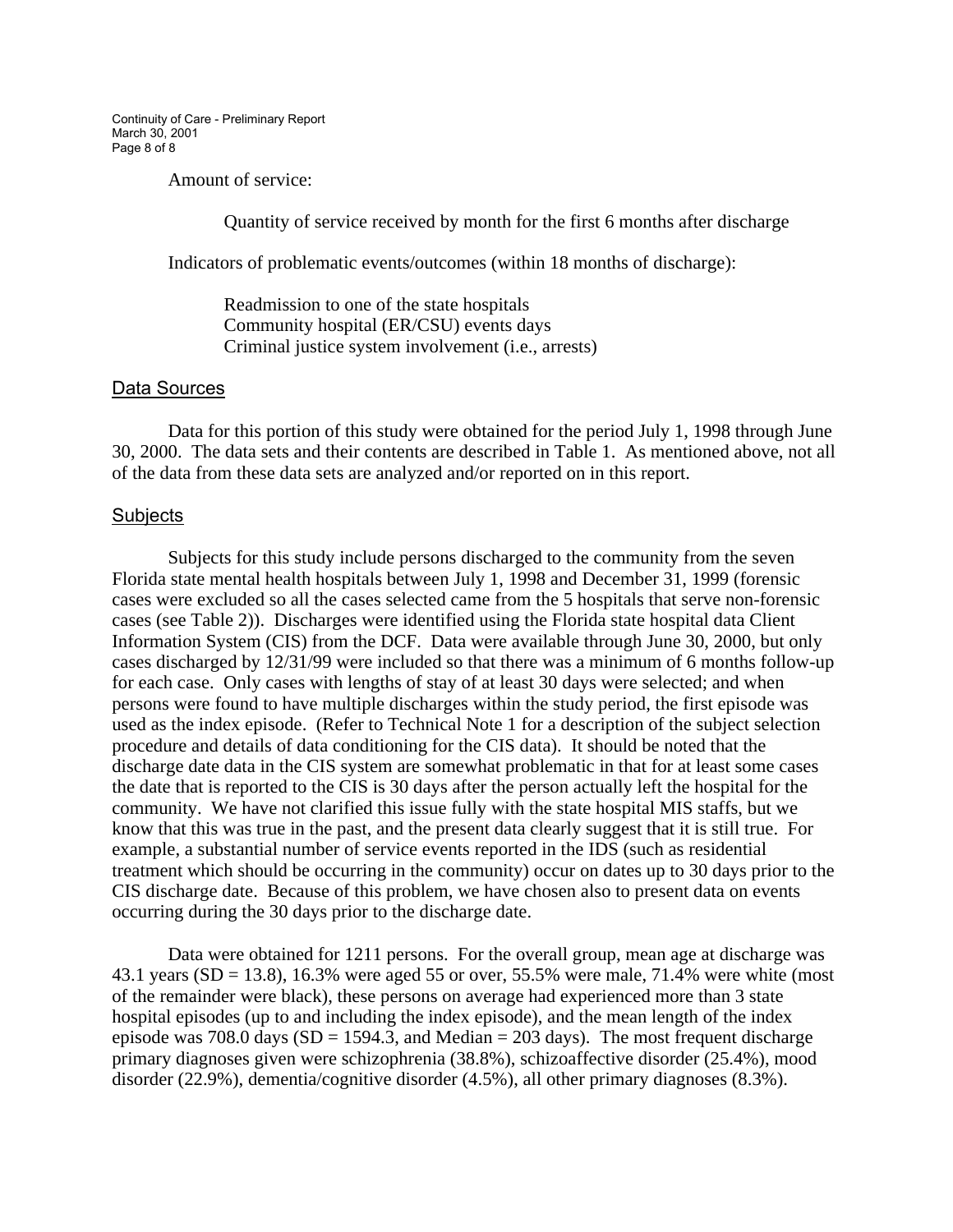# Table 1

# Databases to be Utilized for the Continuity of Care Study

| <b>Data Source</b>    | <b>Contents</b>                    | <b>Status</b>                           |
|-----------------------|------------------------------------|-----------------------------------------|
| Florida State         | Patient demographics and           | Statewide data were obtained from       |
| Hospital              | clinical characteristics for       | the CIS for 7/1/95 to 6/30/00.          |
| Database (CIS)        | persons discharged from            | These data were used to identify        |
|                       | treatment in the seven state       | the sample for this study.              |
|                       | mental hospitals in Florida.       |                                         |
| Department of         | Patient demographics, clinical     | Statewide data from the IDS were        |
| Children and          | characteristics, and service event | obtained for 7/1/96 to 6/30/00.         |
| Families              | data for persons receiving mental  |                                         |
| Database (IDS)        | health and substance abuse         |                                         |
|                       | services from service providers    |                                         |
|                       | with contracts with DCF/ADM.       |                                         |
| Agency for            | Recipient characteristics,         | Statewide enrollment and claims         |
| <b>Health Care</b>    | eligibility/enrollment status,     | data were obtained for the period       |
| Administration        | mental health and physical health  | $7/1/98$ to $6/30/00$ . Enrollment data |
| <b>Medicaid Data</b>  | service claims, and pharmacy       | are analyzed in this report. Claims     |
| System                | claims information.                | data will be analyzed in the            |
|                       |                                    | follow-up report.                       |
| <b>FDLE Criminal</b>  | Personal characteristics and       | Statewide data were extracted for       |
| History               | criminal record information        | the subjects identified in this         |
| Database              | (arrests).                         | sample.                                 |
| Agency for            | Information on episodes of         | These statewide data have been          |
| <b>Health Care</b>    | hospitalization in licensed        | requested, but have not yet been        |
| Administration        | hospital facilities in the         | received. They will be analyzed in      |
| Hospital              | community.                         | the follow-up report (if received       |
| Discharge Data        |                                    | by that time).                          |
| Florida Baker         | Patient, facility, and certificate | These data are available statewide      |
| <b>Act Database</b>   | characteristics for persons        | from April 1999, but have not           |
|                       | involuntarily committed to         | been included in the analyses for       |
|                       | mental health treatment in         | this report.                            |
|                       | Florida.                           |                                         |
| <b>Florida</b> Mental | Demographics, client satisfaction  | These data are available but have       |
| Health and            | with services, and level of        | not been analyzed in this report.       |
| Substance             | functioning for persons receiving  | They will be presented in the           |
| Abuse                 | mental health services from        | follow-up report.                       |
| Outcomes              | publicly-funded mental health      |                                         |
| Database              | service providers.                 |                                         |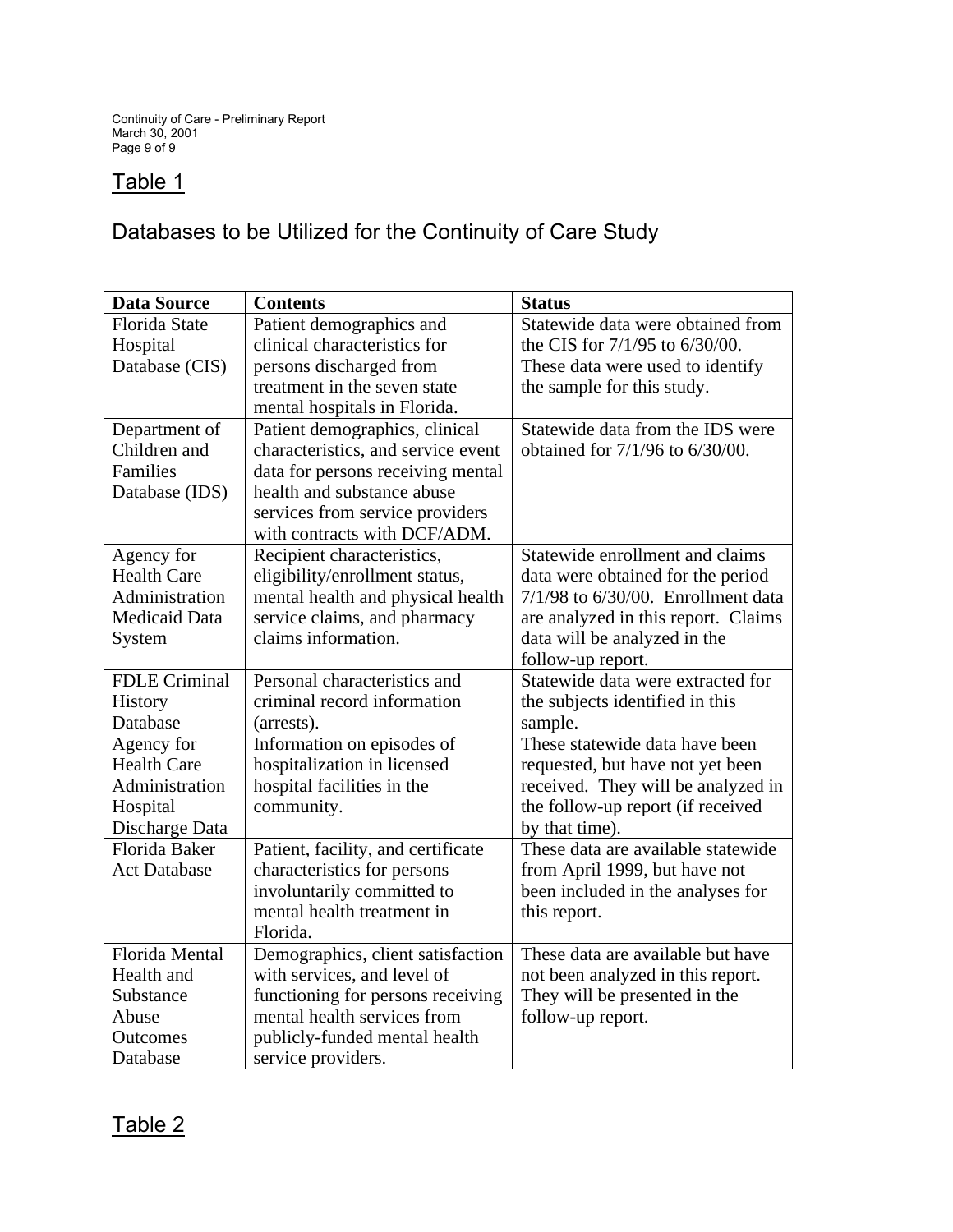# State Mental Hospitals in the Study

| <b>Hospital</b>                                | <b>Location</b> (city) |
|------------------------------------------------|------------------------|
| Florida State Hospital                         | Chattahoochee          |
| Northeast Florida State Hospital               | Macclenny              |
| G. Pierce Wood Memorial State Hospital         | Arcadia                |
| Atlantic Shores / South Florida State Hospital | Pembroke Pines         |
| West Florida Community Care Center             | Pensacola              |

# **Analysis and Results**

### Medicaid Enrollment

Data were extracted from the Medicaid database to characterize the timing of Medicaid enrollment for these persons relative to their discharge from the state mental hospital. (Refer to Technical Note 2 for a description of methods used for identifying subjects within the Medicaid data and Technical Note 3 for a description of the method for determining which enrollment span to use for each subject). Figure 1 shows the cumulative frequency plot of persons becoming enrolled in Medicaid at various times relative to their discharge date. This plot indicates that the number of persons becoming enrolled in Medicaid proceeds at a steady rate during hospitalization prior to discharge, then increases more rapidly during the time just before and after discharge. The rate then drops off after about 30 days post-discharge through the end of the six month follow-up period.

 Medicaid enrollment was classified into five categories -- persons not enrolled in Medicaid at any time during the study period ("Never Enrolled", 30.0% of subjects), persons enrolled prior to hospitalization whose enrollment ended prior to discharge ("Previously Enrolled", 3.1% of subjects), persons enrolled prior to hospitalization whose enrollment continued into the period following discharge ("Continuously Enrolled", 18.7% of subjects), persons enrolled during their hospitalization and continuing past discharge ("Discharge Enrollees", 39.7% of subjects), and persons enrolled beginning more than 30 days, but less than six months, after their discharge ("Subsequently Enrolled", 8.4% of subjects).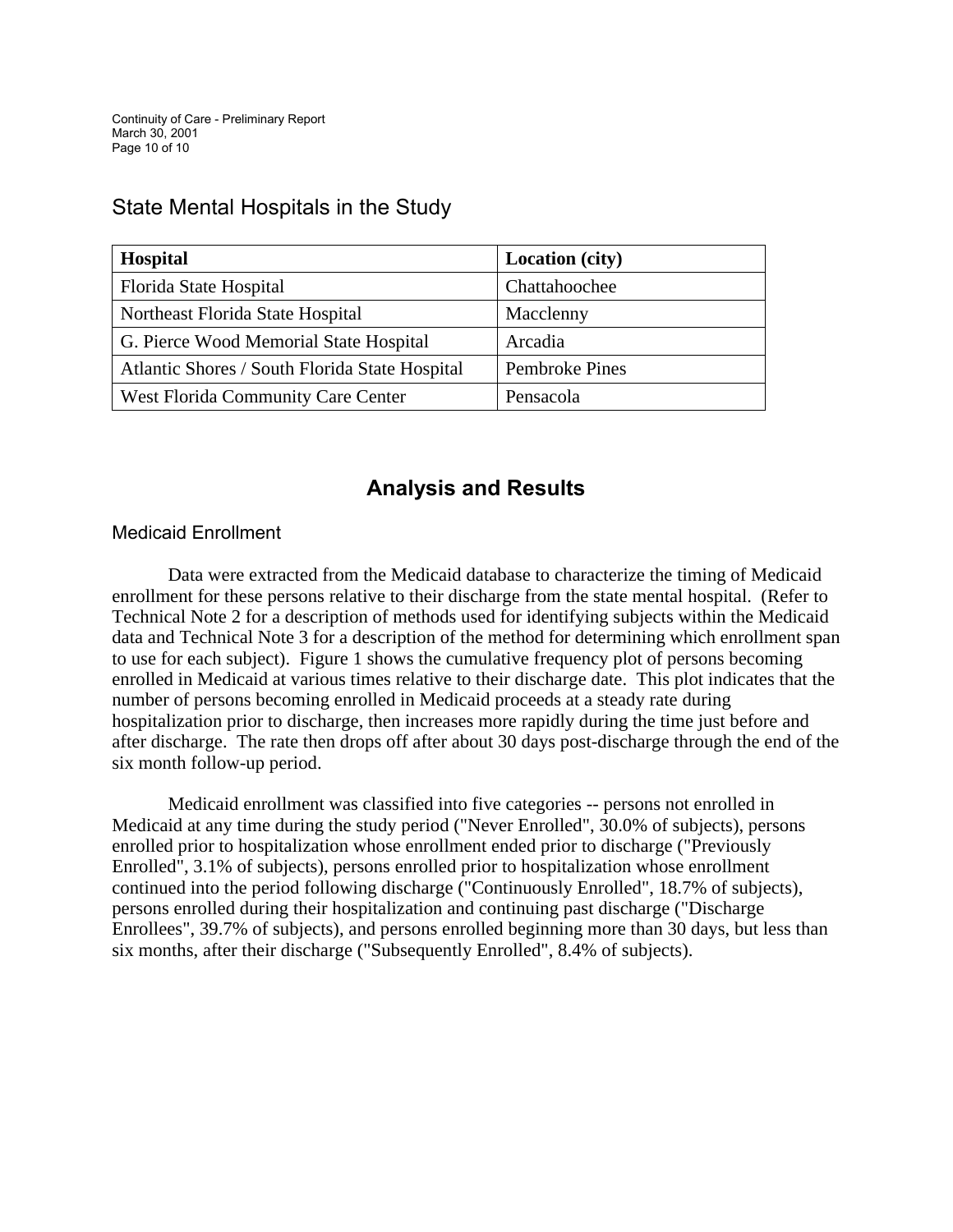Continuity of Care - Preliminary Report March 30, 2001 Page 11 of 11



### Figure 1 -- Days from Discharge to Onset of Medicaid Enrollment

Overall, 70.0% of the persons discharged from the state hospitals were enrolled in Medicaid at some time during the period of this study, and for those persons who were enrolled, such enrollment seems to happen in a relatively timely fashion (although it should be noted that the official enrollment date is back-dated to the first day of the month in which the person enrolls). We were somewhat surprised to find that 18.7% of the subjects were enrolled in Medicaid throughout their hospital episode, and further, 11.5% of the subjects became enrolled during their hospitalization and significantly prior to their discharge. We expected that most of these subjects were eligible for Medicaid by virtue of being eligible for Supplemental Security Income (SSI), and that their SSI would be suspended while they were in the hospital. Apparently the SSI benefit can be suspended without the person becoming disenrolled in Medicaid.

There are two limitations to conclusions that can be drawn from these Medicaid data. First, for those subjects who were not enrolled in Medicaid, there is no way to know why this is the case. These are persons who may or may not have met the eligibility criteria. Some may have been on Social Security Disability Income (SSDI), and thus, were receiving Medicare benefits rather than Medicaid. Others may be covered under commercial insurance. It is also possible that for those cases that were "Never Enrolled" the case may simply have been missed in the process of matching the two data sets (e.g., typographical errors in entering social security numbers (SSNs) or other identifying variables). The second major limitation is that we have not yet analyzed the Medicaid claims data so we do not know what impact being enrolled in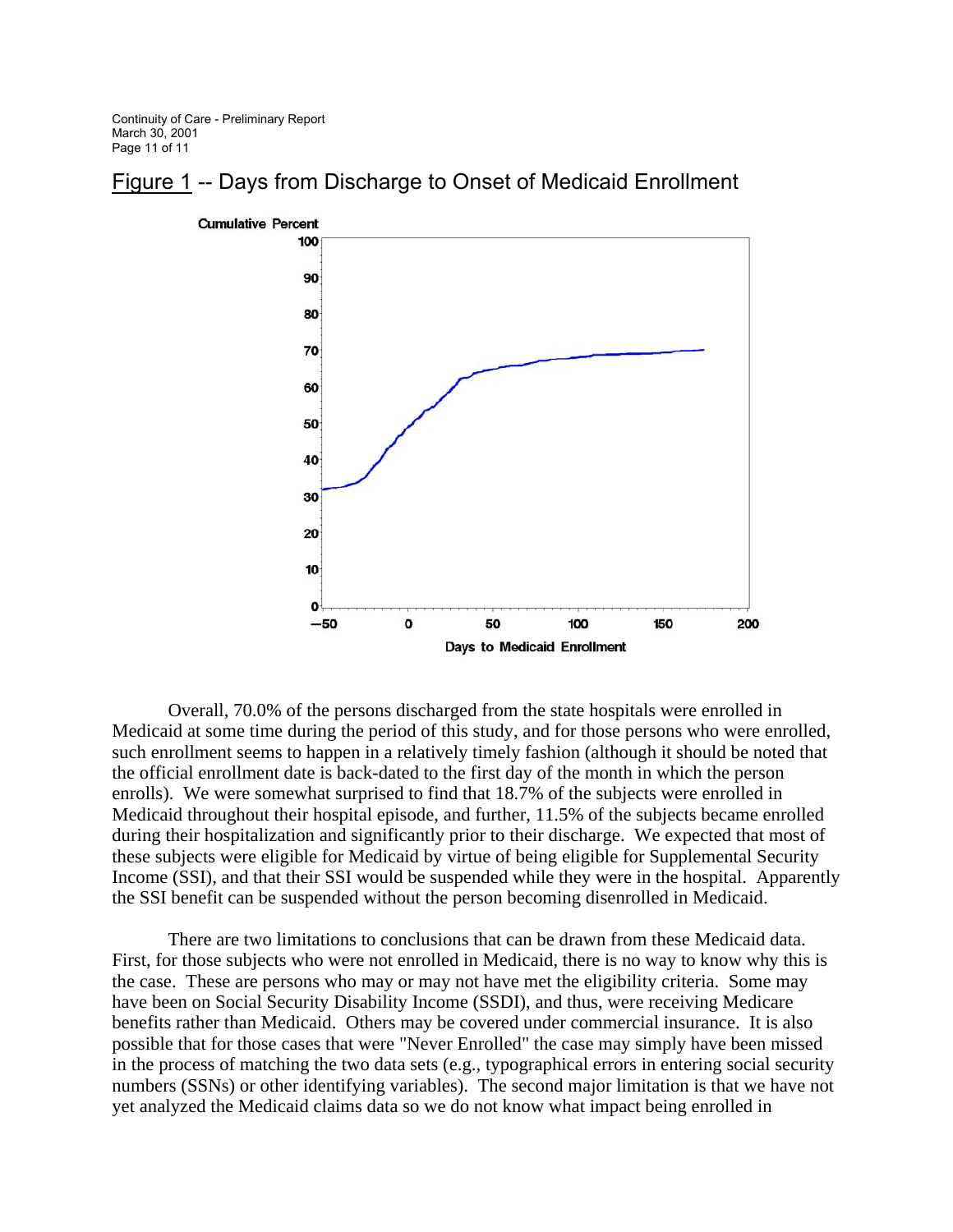Continuity of Care - Preliminary Report March 30, 2001 Page 12 of 12

Medicaid had for these cases in terms of receiving services. We will report on analysis of the Medicaid claims data for the follow-up report in June.

#### IDS Service Events

 Service events are reported to the IDS data system at DCF by providers who have contracts with the DCF Alcohol, Drug Abuse, and Mental Health (ADM) Program Office to provide mental health and substance abuse services in the community. The IDS data system guidelines indicate that all providers who have such DCF/ADM contracts are to report service events for clients whose services are funded by the DCF/ADM contract, local match, or Medicaid and for TANF clients. Thus, there should be considerable overlap between the IDS service event data and Medicaid claims data; however, we have not yet analyzed the Medicaid claims data to determine the extent (or lack) of such overlap.

 Overall, 78.5% of subjects had service events reported in the IDS data. (Refer to Technical Note 4 for a description of the methods used for extracting IDS data for these subjects.) We classified these service events into categories as follows (refer to Technical Note 5 for details on the method for classification of IDS service event types):

 Case Management Psychiatric Residential Treatment Therapy Other Medical Crisis Crisis Evaluation

 We anticipated that nearly all persons being discharged from the state hospital should reasonably be expected to receive Case Management and Psychiatric services after discharge. Most persons should also receive other treatment services (Therapy or Residential Treatment). Other Medical events pertain to services such as physical exams and laboratory work that we did not analyze further. Crisis events (e.g., CSU days) were used to indicate adverse events (Crisis Evaluation events were not considered to indicate adverse events because these event codes indicate evaluation activity only; thus, the person might be evaluated for treatment in a CSU, but the conclusion of that evaluation might be that the person is not in need of treatment).

 These data were first examined by calculating the latency of onset from discharge until the first service event reported in each category for Case Management, Therapy, Residential Treatment, and Psychiatric events. We also calculated the latency from discharge until the first occurrence of any non-Case Management, treatment event. These data are presented in a series of cumulative frequency plots (Figures 2-6). Note that these data indicate the time until the first event occurred--thus, a person only needed to receive a single service event to be represented in each of these graphs (quantity of service is discussed below).

 In the cumulative frequency plot figures it can be seen that persons discharged from the state hospitals tended to receive case management services very early on in the process. In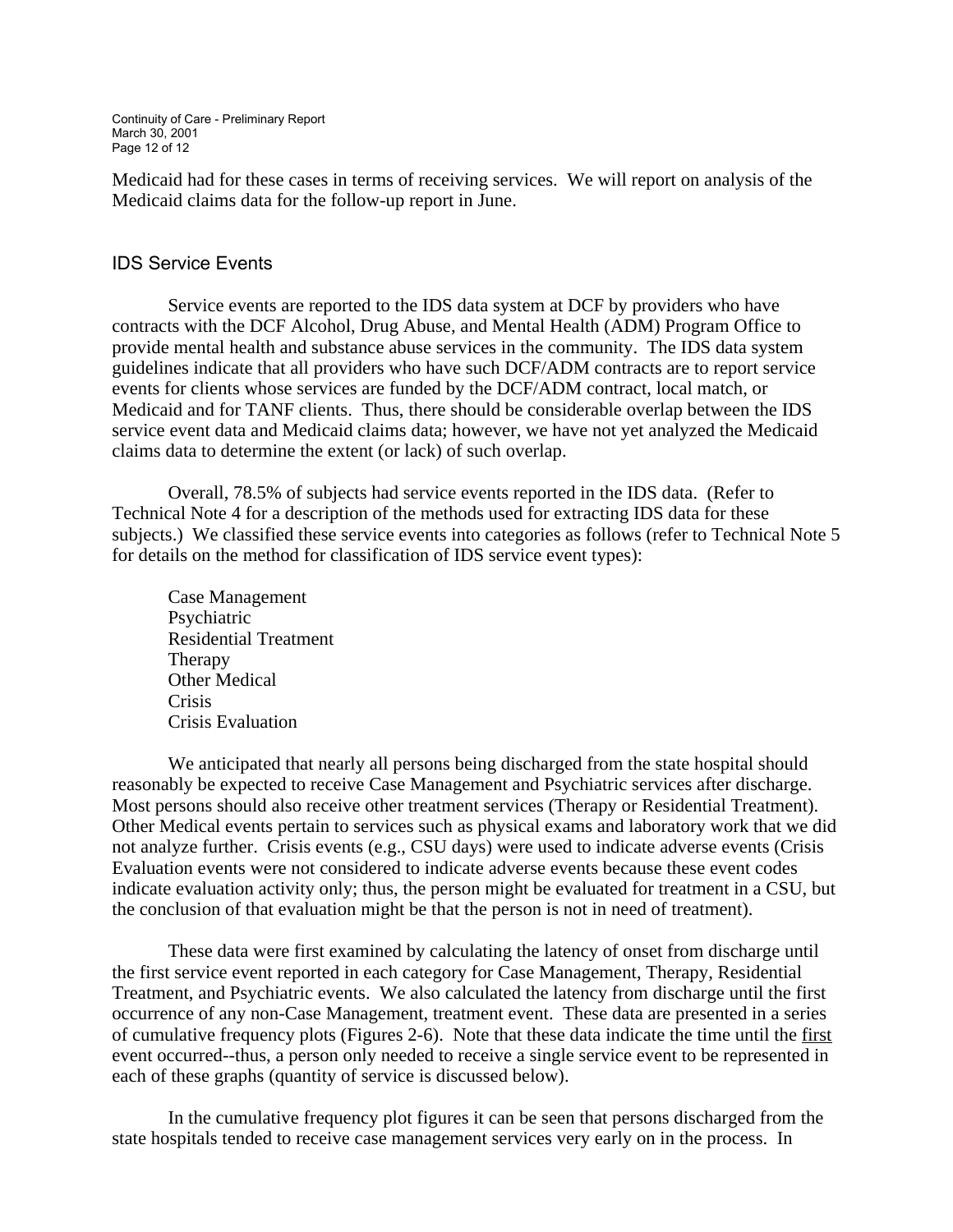Continuity of Care - Preliminary Report March 30, 2001 Page 13 of 13

44.2% of cases, a case management service event occurs during the 30 days before the official discharge date (remember that some of these persons are already in the community during this time period). Overall, about 68% of these persons receive at least one case management service event within the six-month follow-up period.

Regarding the 32% with no record of case management service, there are several possible explanations (e.g., reporting deficiencies in the IDS system, errors in matching cases across systems, the person moved out of state, died, or was institutionalized elsewhere (e.g., imprisoned, etc.)). These explanations notwithstanding, one would expect that nearly 100% of cases should have received case management services at or near the time of discharge.



# Figure 2 -- Days from Discharge to First Case Management Event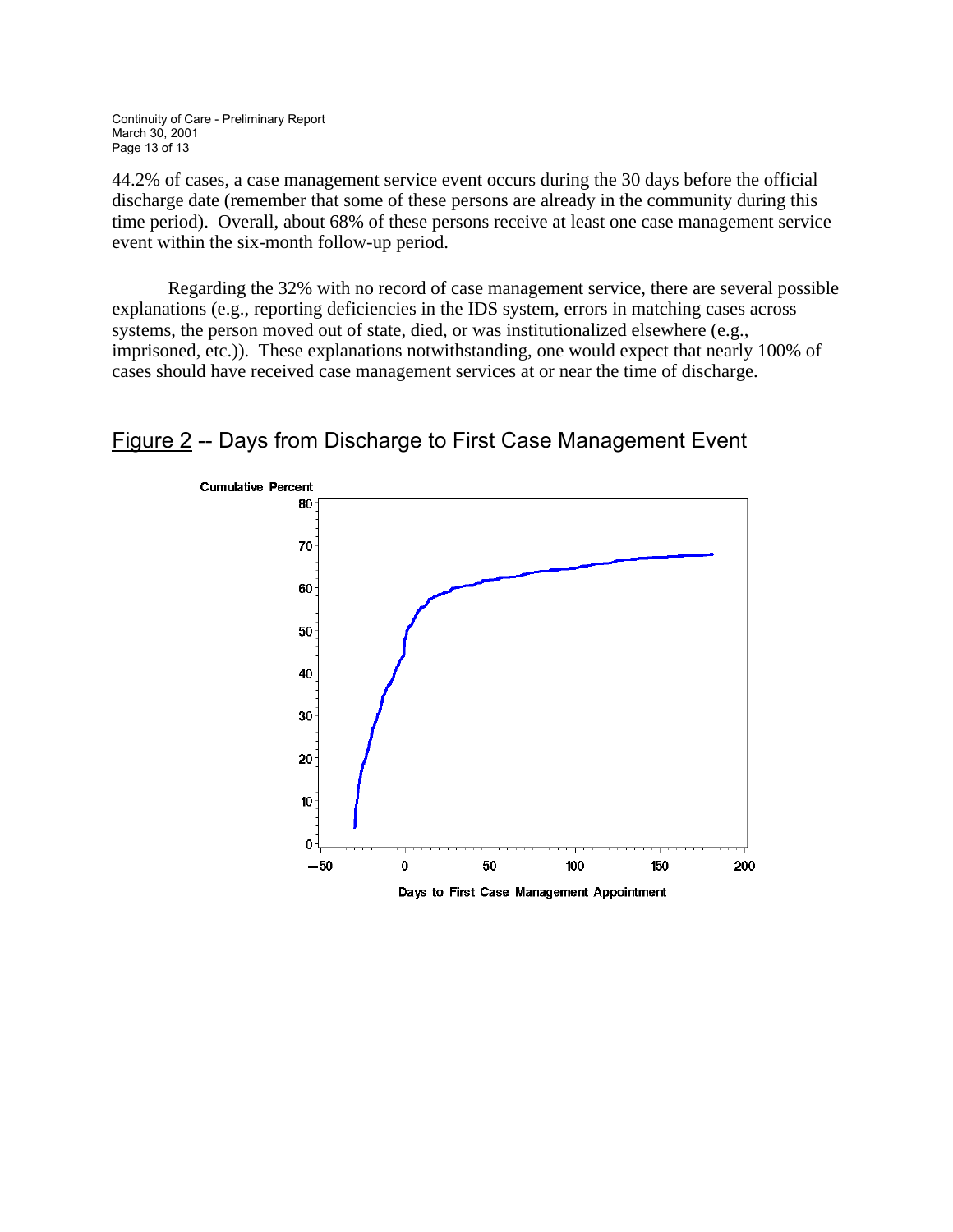Continuity of Care - Preliminary Report March 30, 2001 Page 14 of 14





Figure 4 -- Days from Discharge to First Therapy Event

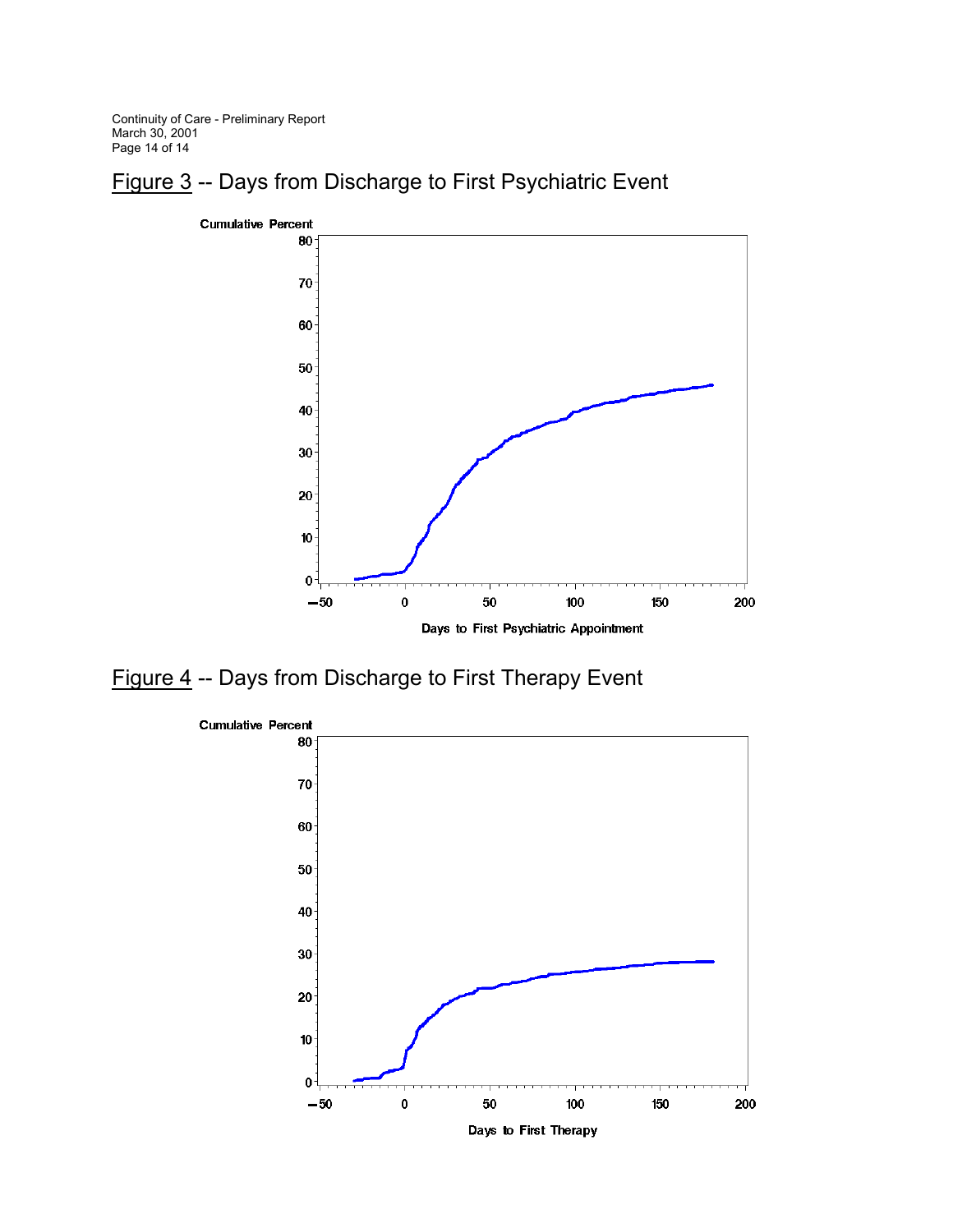Continuity of Care - Preliminary Report March 30, 2001 Page 15 of 15





Figure 6 -- Days to First Non-Case Management Treatment Event

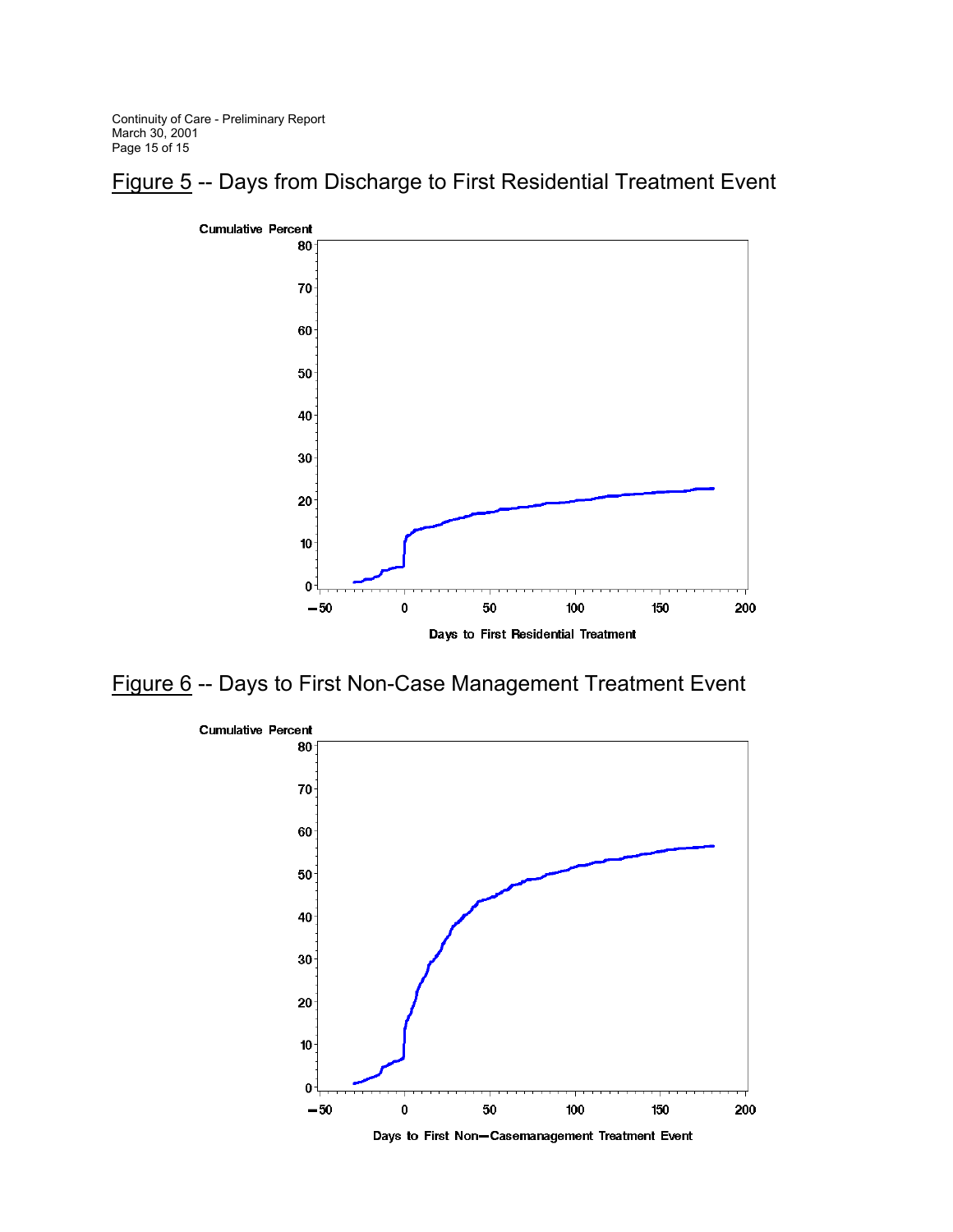Continuity of Care - Preliminary Report March 30, 2001 Page 16 of 16

 The data for other treatment services are even more striking. Again, there are numerous explanations for why cases may not show up in these data; however, since about 68% did show up in the case management event records, the lower numbers for other treatment services are unlikely to be attributable entirely to mismatches between data systems. The cumulative frequency plots indicate that less than 46% of these persons had even one psychiatric service event reported during the six month follow up period (Figure 3) and only about 56% had ANY (non-case management, non-crisis) treatment service event reported during that same period (Figure 6). Moreover, the shapes of the curves reflect that these initial service events often did not occur until several weeks or months after discharge. Some persons may have received psychiatric treatment services in the course of crisis, residential, or day treatment events (that were reported "bundled" with the crisis, residential or day treatment service events). To the extent that this occurred with the residential or day treatment events, a reasonable upper limit to the estimate of how many received psychiatric services is 56%. To the extent that the psychiatric services are bundled with crisis events, this would probably not be considered the most desirable way to plan to deliver services to this group of persons in the community after discharge from the state hospital.

 The quantity of services reported within each category by month is summarized in Table 3. For each service category, the number of units of service reported was totaled for each month. For case management, therapy, and psychiatric services the units reported are minutes, but for residential treatment services the units reported are days. The statistics reported are for the cases that had observed data in each cell, not the overall average for all subjects. For example, 535 persons received case management services in the first month following discharge. Those 535 persons received an average of 276.6 minutes of case management services during that month. We have also reported the median values for each cell because some of these data are skewed, and thus, the median represents a better approximation of the typical amount of service received (however, note that for residential services the median is higher than the mean because that distribution is skewed the opposite direction, i.e., since the maximum amount of service it is possible to receive in a month is 30 days, there tends to be a "ceiling effect").

The data presented in Table 3 indicate that within each month after the official discharge date for each particular type of service a relatively consistent amount of that service is provided to each person that receives that service (except that people receive a somewhat greater amount of case management and psychiatric services during the first month). For example, persons who were provided residential treatment services each month received about 19 days of such service each month. Also, the typical amount of service received for each type appears to be a reasonable amount (e.g., for persons who were provided case management services within each month, they typically received over 7 hours of such service in that month). However, many people did not receive each particular service during any given month. For example, fewer than 25% of the subjects received psychiatric services in any given month and fewer than 16% of the subjects received residential services in any given month.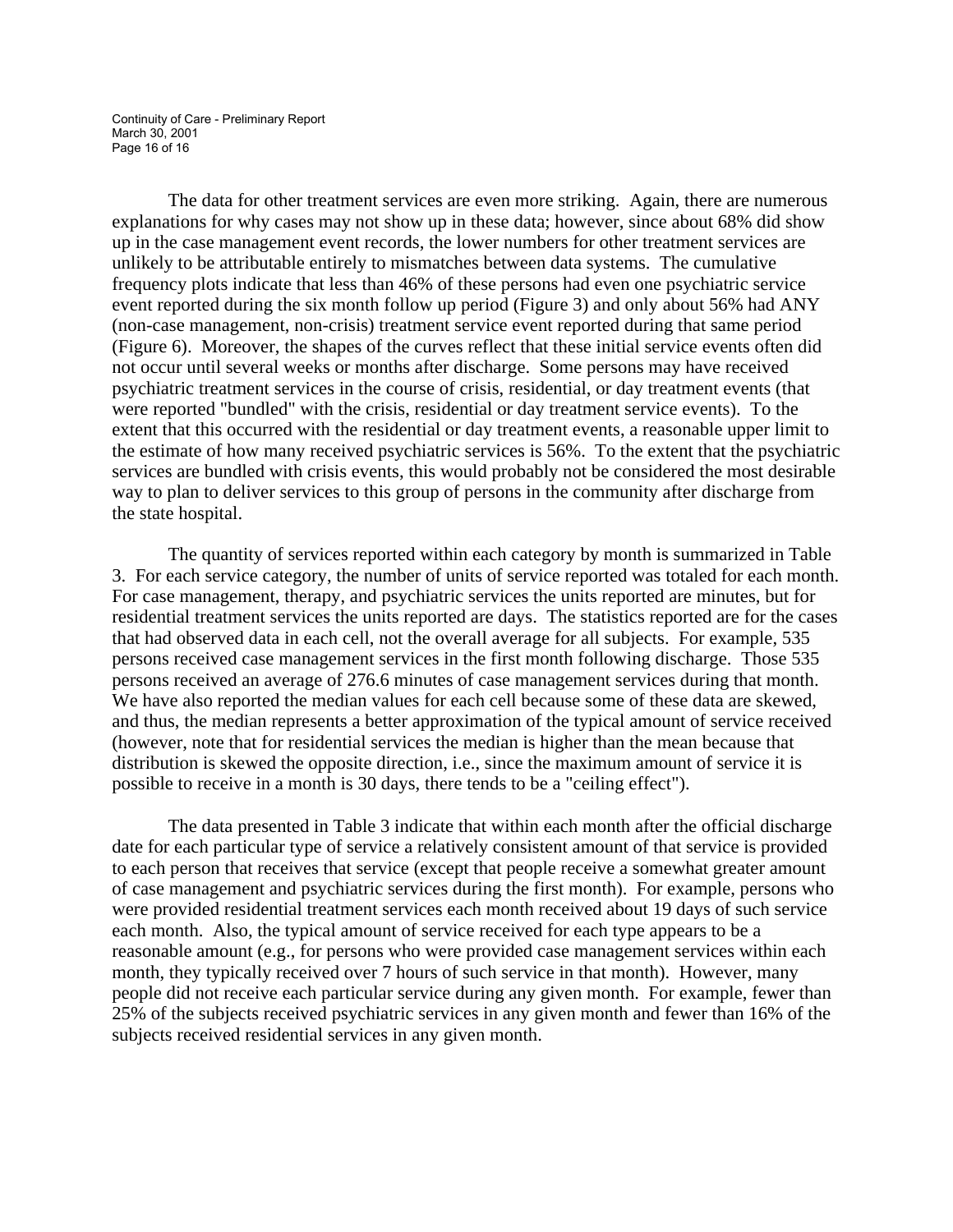Continuity of Care - Preliminary Report March 30, 2001 Page 17 of 17

# Table 3

### Units of Service Received by Month after Discharge

| Service Type                           | Month<br>prior<br>to<br>D/C   | Month                          | Month<br>2                     | Month<br>3                       | Month<br>4                     | Month<br>5                     | Month<br>6                     | Six<br>month<br>total           |
|----------------------------------------|-------------------------------|--------------------------------|--------------------------------|----------------------------------|--------------------------------|--------------------------------|--------------------------------|---------------------------------|
| Case<br>Management<br>(in minutes)     | 276.6<br>335.7<br>165<br>535  | 638.4<br>764.2<br>437<br>688   | 500.6<br>687.5<br>330<br>619   | 453.8<br>606.6<br>270<br>592     | 429.0<br>548.2<br>270<br>586   | 420.6<br>471.7<br>285<br>539   | 383.0<br>428.2<br>243<br>533   | 2253.6<br>2652.2<br>1471<br>820 |
| Therapy<br>(in minutes)                | 2266.0<br>3143.5<br>480<br>41 | 2147.2<br>3439.1<br>225<br>225 | 2434.8<br>3404.0<br>480<br>175 | 2768.8<br>3747.7<br>372.5<br>158 | 2370.5<br>3388.7<br>330<br>146 | 2168.7<br>3344.1<br>210<br>123 | 1878.5<br>2743.5<br>360<br>116 | 6657.8<br>13180.2<br>480<br>341 |
| Residential<br>Treatment<br>(in days)  | 14.2<br>10.6<br>14<br>53      | 19.1<br>11.3<br>22<br>184      | 19.1<br>11.7<br>25<br>176      | 19.5<br>10.9<br>22<br>163        | 18.9<br>11.5<br>23<br>167      | 20.4<br>11.0<br>27<br>154      | 19.6<br>11.2<br>25<br>156      | 73.2<br>65.0<br>50<br>275       |
| Psychiatric<br>Service<br>(in minutes) | 136.2<br>410.6<br>30<br>21    | 63.8<br>286.6<br>30<br>257     | 48.1<br>75.5<br>22.5<br>302    | 46.4<br>71.5<br>30<br>273        | 44.4<br>66.3<br>25<br>278      | 45.7<br>73.5<br>30<br>252      | 47.9<br>77.2<br>30<br>244      | 148.0<br>356.2<br>65<br>554     |

Each cell contains --

 mean standard deviation median number of cases

### Adverse Events

#### Readmissions

 Overall, of the persons in this study (discharged between 7/1/98 and 12/31/99), 198 (16.4%) were readmitted to one of the state hospitals prior to the end of the time period of the study (6/30/00). Figure 7 presents the cumulative frequency plot of the length of time in the community for those persons who were readmitted. This plot indicates that of those persons readmitted to the state hospitals, about 80% were readmitted during the first year following discharge. However, this does not provide clear evidence of a critical time period during which persons are more at risk for being readmitted. Given the length of the follow up periods possible in these data and the fact that persons were discharged from the hospitals at a nearly uniform rate throughout the two year period of the study, more persons are available in the sample to be readmitted at shorter follow up times (and the plot indeed indicates that more persons were readmitted at the shorter follow-up times). A clearer indication of times when persons are more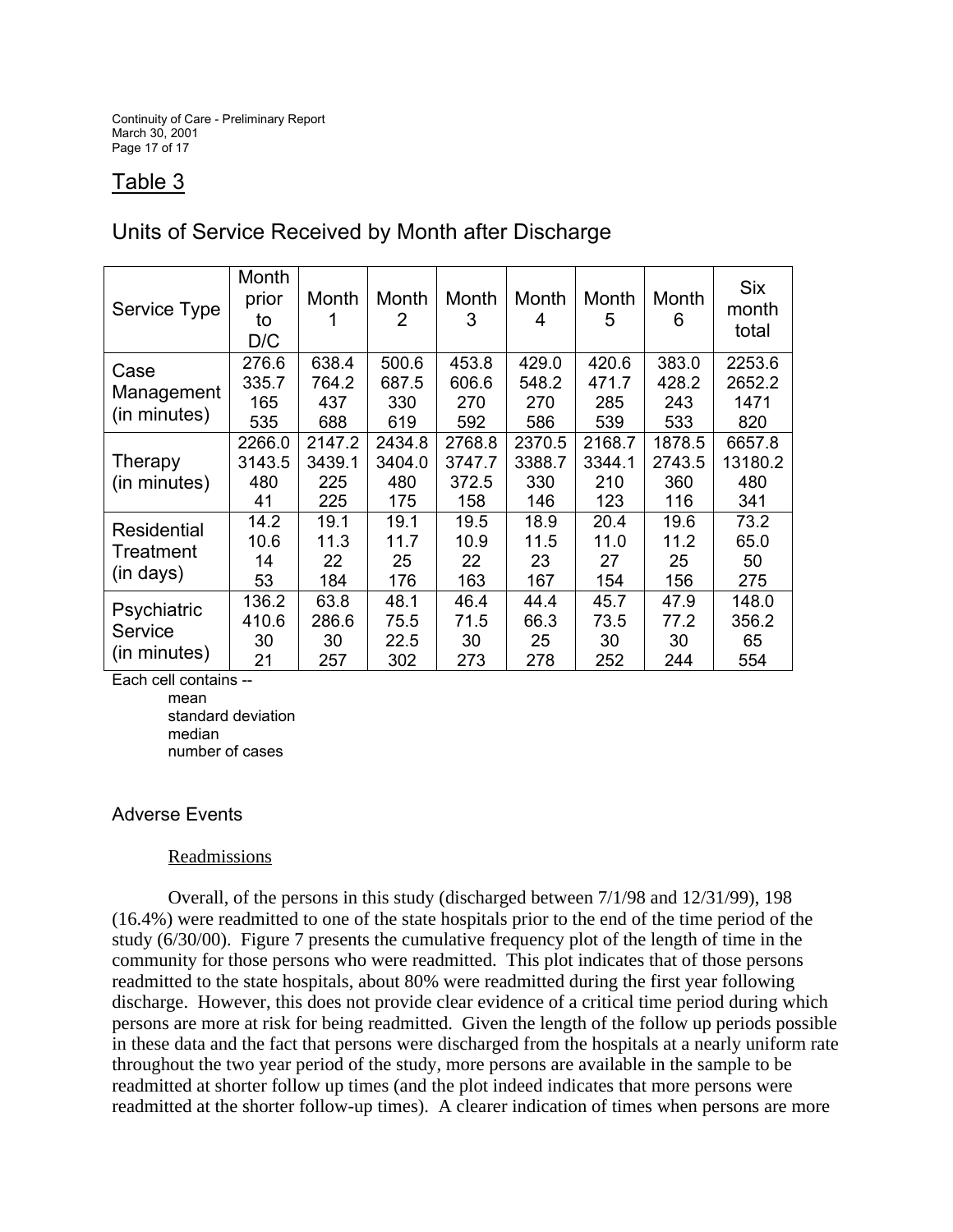Continuity of Care - Preliminary Report March 30, 2001 Page 18 of 18

at risk for readmission will be possible in subsequent years when longer follow up periods can be examined.

### Figure 7 -- Days from Discharge to Re-Admission to State Hospital (percent of those who were re-admitted)



#### Crisis Events

IDS service events that reflected a deterioration in the person's clinic status (e.g., service events within a crisis stabilization unit (CSU) or community hospital inpatient unit) were classified as "crisis events". Overall, 258 (21.3%) of the persons in this study received services classified as crisis events after discharge and before readmission to state hospital or 7/1/00 (whichever came earlier). Figure 8 presents the cumulative frequency plot of the length of time in the community until the first such crisis event for those persons who experienced such events. As with the state hospital readmission data, these data do not suggest a particular "at risk" time period for such events.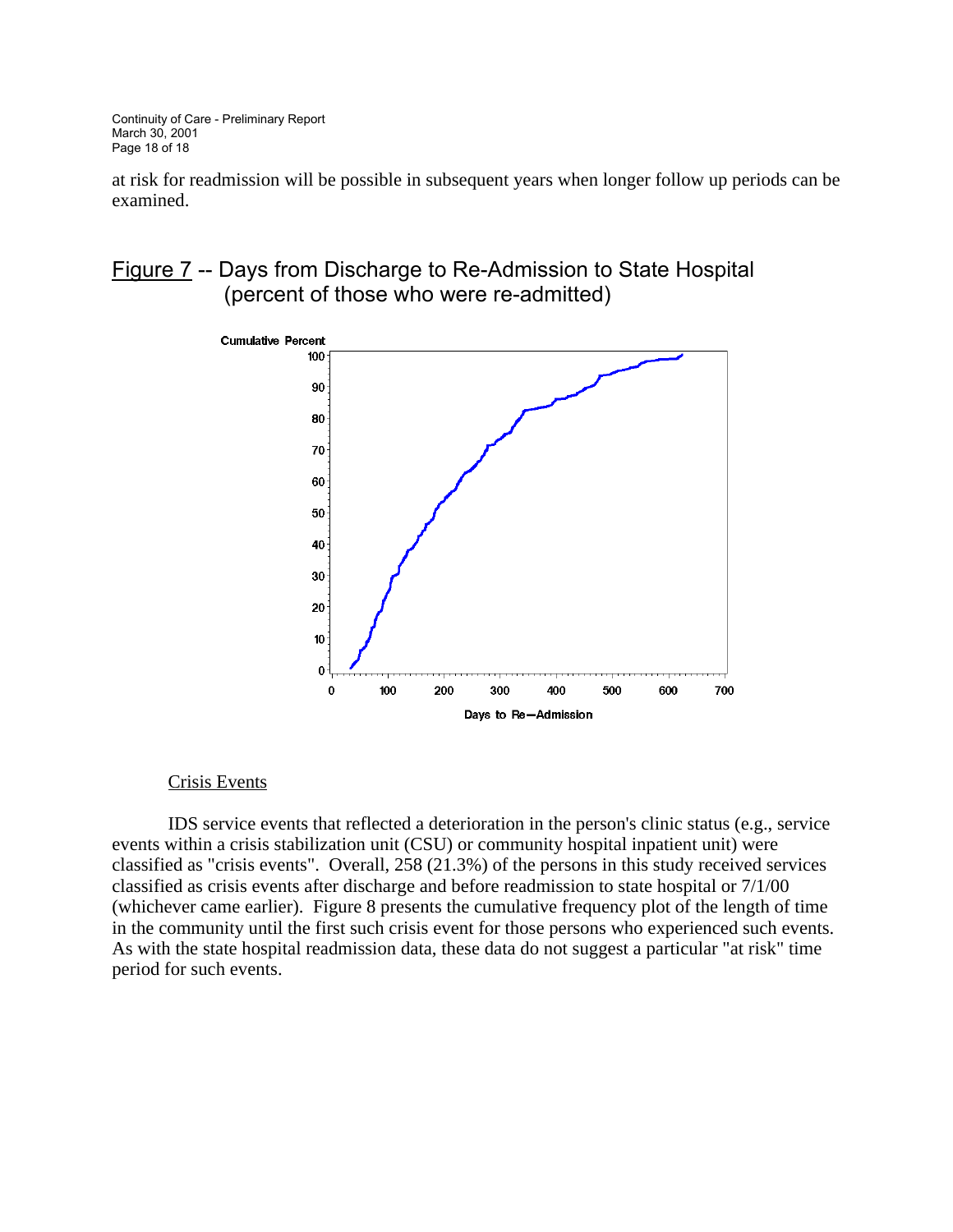Continuity of Care - Preliminary Report March 30, 2001 Page 19 of 19





#### **Arrests**

Data on arrests for subjects in this study were obtained from the FDLE database. Refer to Technical Note 5 for a description of the methods used for extracting data from the FDLE database. Overall, 176 (14.5%) of the persons in this study were arrested at least once after discharge and before readmission or July 1, 2000 (whichever came earlier). Further, 82 (6.8%) of the persons in this study were arrested for felony charges at least once during that time period. Figure 9 presents the cumulative frequency plot of the length of time in the community until the first arrest (of any type) for those persons who experienced such events. As with the crisis events and state hospital readmission data, these data do not suggest a particular "at risk" time period for such events.

It is interesting and quite surprising to also note that 47.3% of this sample had had at least one arrest indicated in the FDLE database prior to their discharge date, and 34.4% had had at least one felony arrest indicated in the FDLE database prior to their discharge date. These data indicate that persons who receive treatment in the state mental health hospitals have experienced an alarmingly high rate of arrest.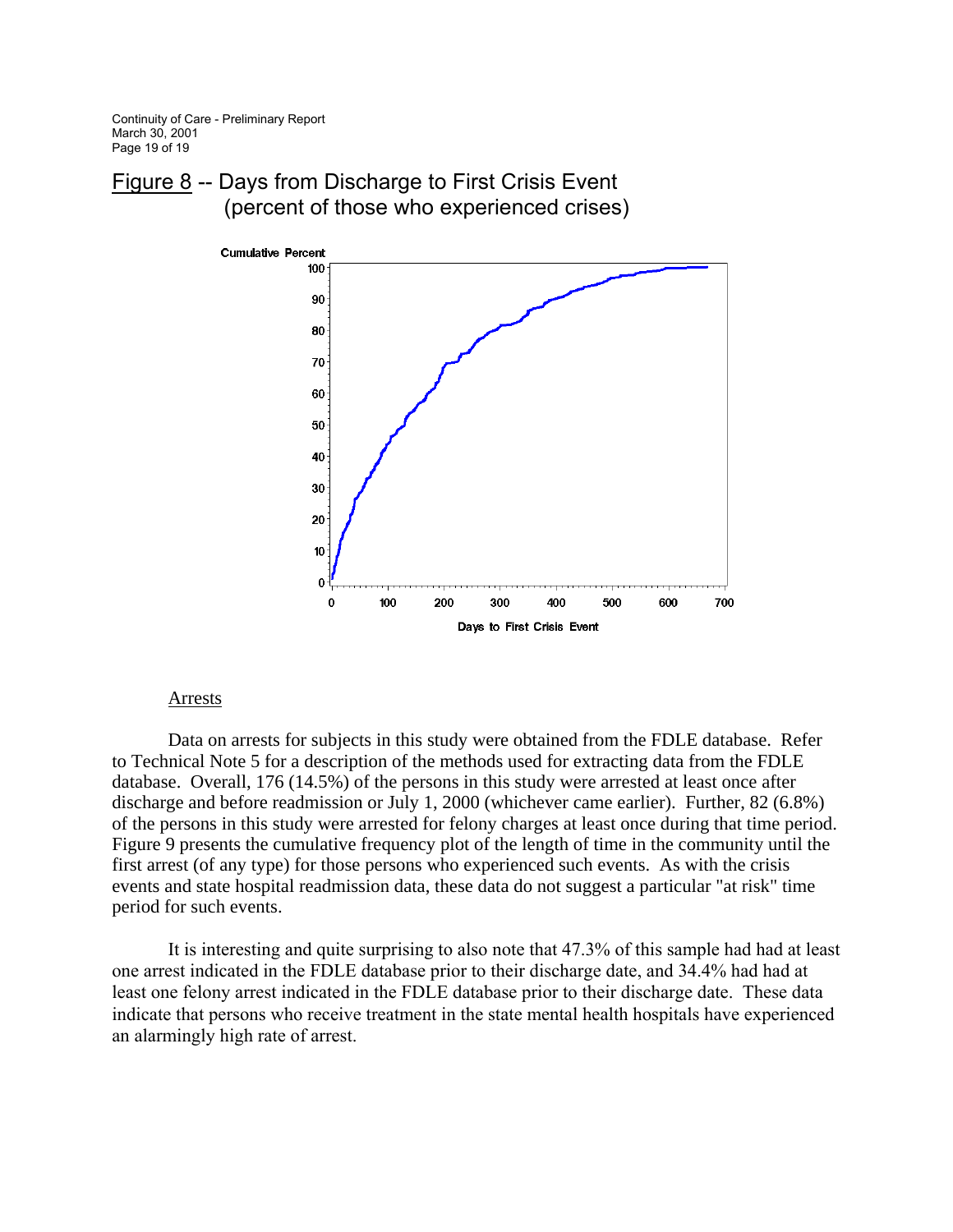Continuity of Care - Preliminary Report March 30, 2001 Page 20 of 20

Figure 9 -- Days from Discharge to First Arrest (percent of those who were arrested)



Figure 10 -- Days from Discharge to First Adverse Event (of any type) (percent of those with any adverse events)

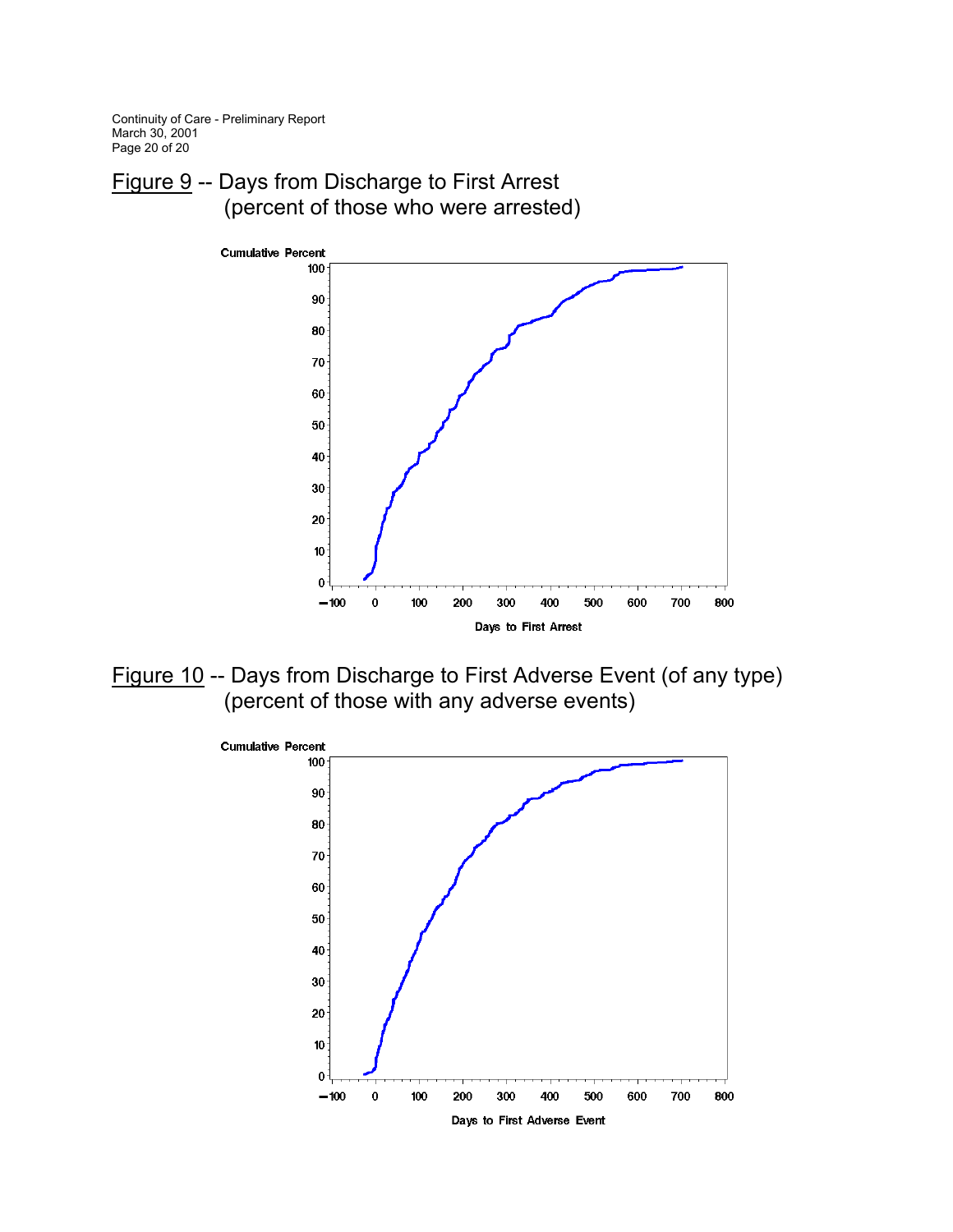Continuity of Care - Preliminary Report March 30, 2001 Page 21 of 21

### Comparison of Outcome Groups

 Cases were categorized to indicate outcomes based on whether or not the person had experienced adverse events (crises or arrests) or readmission to the state hospital. Tables 4 through 7 present these classifications in relation to the number of persons who had received IDS treatment services (case management, therapy, residential treatment, and psychiatric services only) during the six months following discharge.

 Table 4 presents the number of persons who were readmitted to state hospital (or not) for persons who had (or had not) received IDS treatment services. Table 4 indicates that whether or not a person received IDS services is not related to experiencing readmission to the state hospital. While this would suggest that the lack of service provision for these persons is not "causing" them to be readmitted to the state hospital, it also suggests that receiving service does not necessarily improve one's chances of staying in the community. Moreover, Table 4 indicates that 54 (27.3%) of the persons who were readmitted to the state hospital during the course of this study had no record of receiving treatment services from state-contracted providers during the six months following their discharge from the state hospital! Part of this may be due to reporting problems (despite the fact that DCF emphasizes the reporting of service events as a "critical" part of the reporting of system outputs).

# Table 4

Number of Persons who Received IDS Services within 6 Months of Discharge as a Function of Readmission to State Hospital Status

|                            | Not Readmitted     | Readmitted        | Total |
|----------------------------|--------------------|-------------------|-------|
| <b>Did Receive IDS</b>     | 708                | 144               | 852   |
| <b>Services</b>            | $(83.1\%)$         | $(16.9\%)$        |       |
| <b>Did not Receive IDS</b> | 305                | 54                | 359   |
| <b>Services</b>            | $(85.0\%)$         | $(15.0\%)$        |       |
| Total                      | 1013<br>$(83.6\%)$ | 198<br>$(16.4\%)$ | 1211  |

Note - row percentages are in parentheses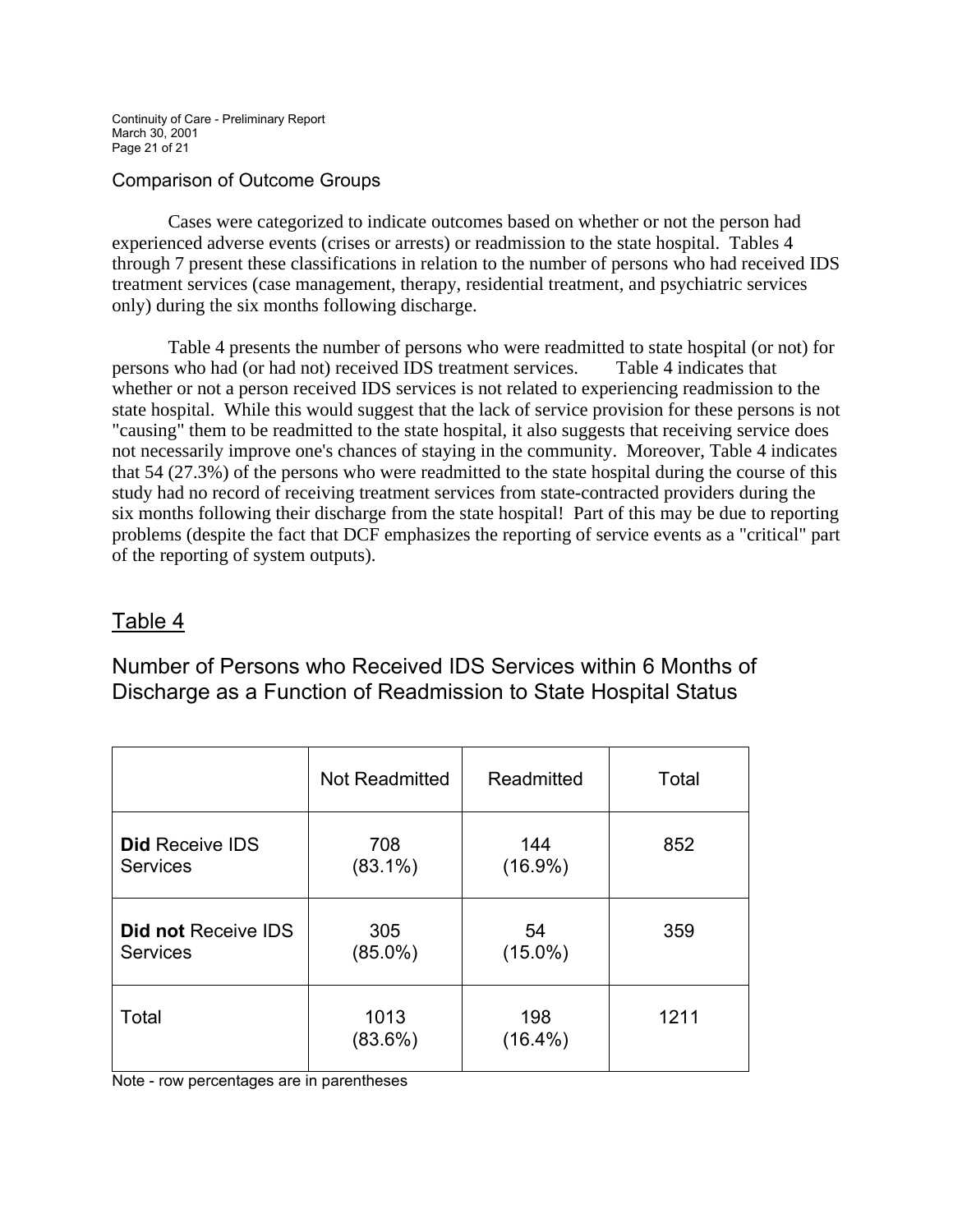Continuity of Care - Preliminary Report March 30, 2001 Page 22 of 22

 Table 5 presents the number of persons who experienced crisis events (or not) for persons who had (or had not) received IDS treatment services. Table 5 indicates that persons who experienced crisis episodes were more likely to have received IDS services than persons who did not experience such episodes. This is not a surprising finding since the crisis events are reported by providers who also provide the other IDS services. Thus, this finding may in part be an artifact of the increased probability that a person will have data matches within a data set relative to matches across data sets. However, it is quite plausible that this is simply due to the fact that these providers are involved with these persons and provide services to those who have experienced (or are at risk of experiencing) crisis episodes.

# Table 5

Number of Persons who Received IDS Services within 6 Months of Discharge as a Function of Experience of Crisis Events

|                        | <b>Did Not have</b><br><b>Crises</b> | <b>Did have</b><br><b>Crises</b> | Total |
|------------------------|--------------------------------------|----------------------------------|-------|
| <b>Did Receive IDS</b> | 622                                  | 230                              | 852   |
| <b>Services</b>        | $(73.0\%)$                           | $(27.0\%)$                       |       |
| Did not Receive IDS    | 331                                  | 28                               | 359   |
| <b>Services</b>        | $(92.2\%)$                           | $(7.8\%)$                        |       |
| Total                  | 953<br>(78.7%)                       | 258<br>(21.3%)                   | 1211  |

Note - row percentages are in parentheses

Table 6 presents the number of persons who experienced arrests (or not) for persons who had (or had not) received IDS treatment services. Table 6 indicates that persons who experienced arrests are about as likely to have received IDS services as persons who were not arrested. Table 7 presents the number of persons who experienced any type of adverse event (or not) for persons who had (or had not) received IDS treatment services. Table 7 indicates that those who had any adverse event were more likely to have received IDS services (probably due to the relationship with crisis events).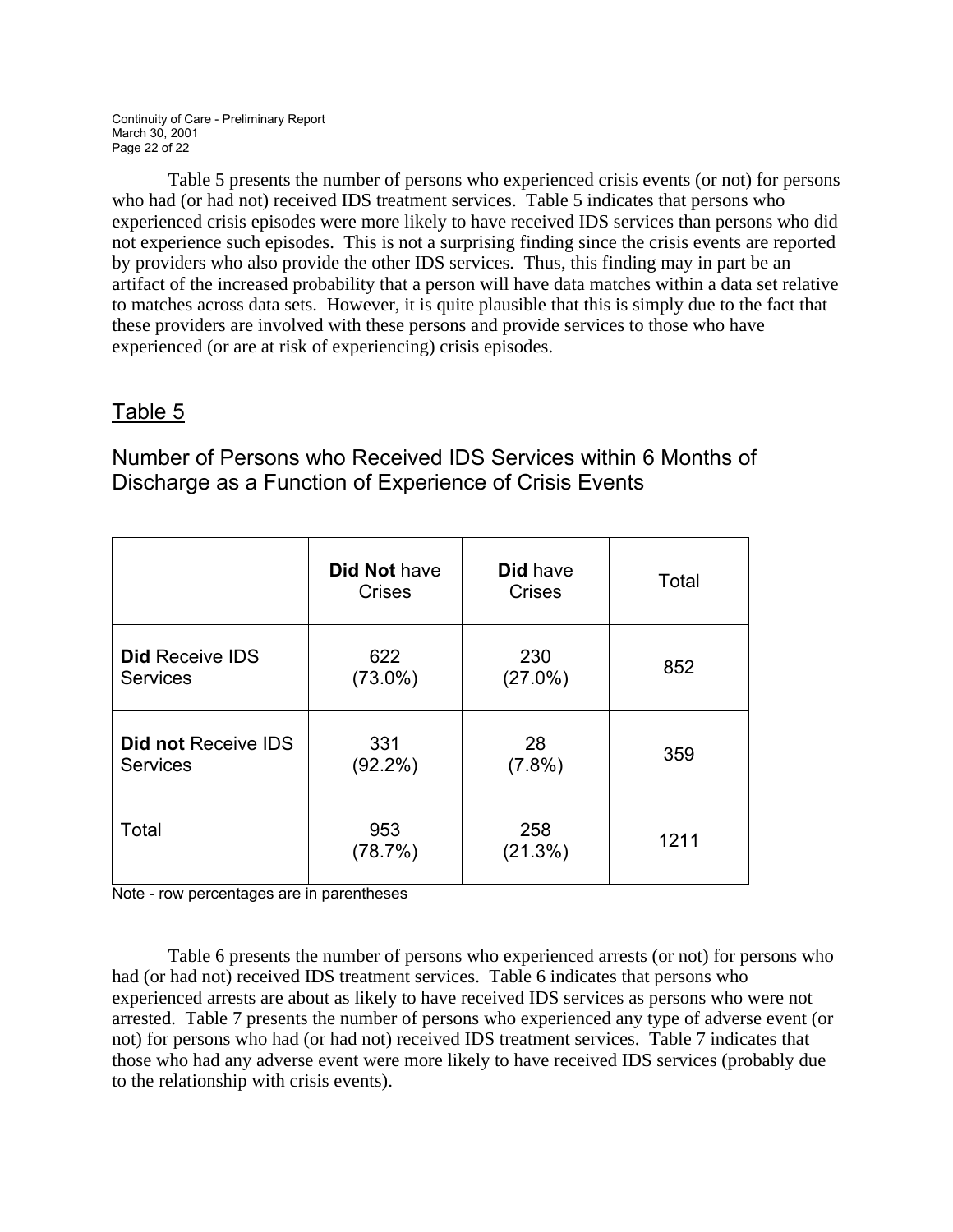Continuity of Care - Preliminary Report March 30, 2001 Page 23 of 23

# Table 6

# Number of Persons who Received IDS Services within 6 Months of Discharge as a Function of Experience of Arrests

|                        | <b>Not Arrested</b> | <b>Was Arrested</b> | Total |
|------------------------|---------------------|---------------------|-------|
| <b>Did Receive IDS</b> | 725                 | 127                 | 852   |
| <b>Services</b>        | $(85.1\%)$          | $(14.9\%)$          |       |
| Did not Receive IDS    | 310                 | 49                  | 359   |
| <b>Services</b>        | $(86.4\%)$          | $(13.6\%)$          |       |
| Total                  | 1013<br>$(85.5\%)$  | 176<br>(14.5%)      | 1211  |

Note - row percentages are in parentheses

# Table 7

Number of Persons who Received IDS Services within 6 Months of Discharge as a Function of Experience of any Adverse Event

|                            | Had No<br><b>Adverse Event</b> | Had Any<br><b>Adverse Event</b> | Total |
|----------------------------|--------------------------------|---------------------------------|-------|
| <b>Did Receive IDS</b>     | 478                            | 374                             | 852   |
| <b>Services</b>            | $(56.1\%)$                     | $(43.9\%)$                      |       |
| <b>Did not Receive IDS</b> | 252                            | 107                             | 359   |
| <b>Services</b>            | $(70.2\%)$                     | $(29.8\%)$                      |       |
| Total                      | 730<br>$(60.3\%)$              | 481<br>(39.7%)                  | 1211  |

Note - row percentages are in parentheses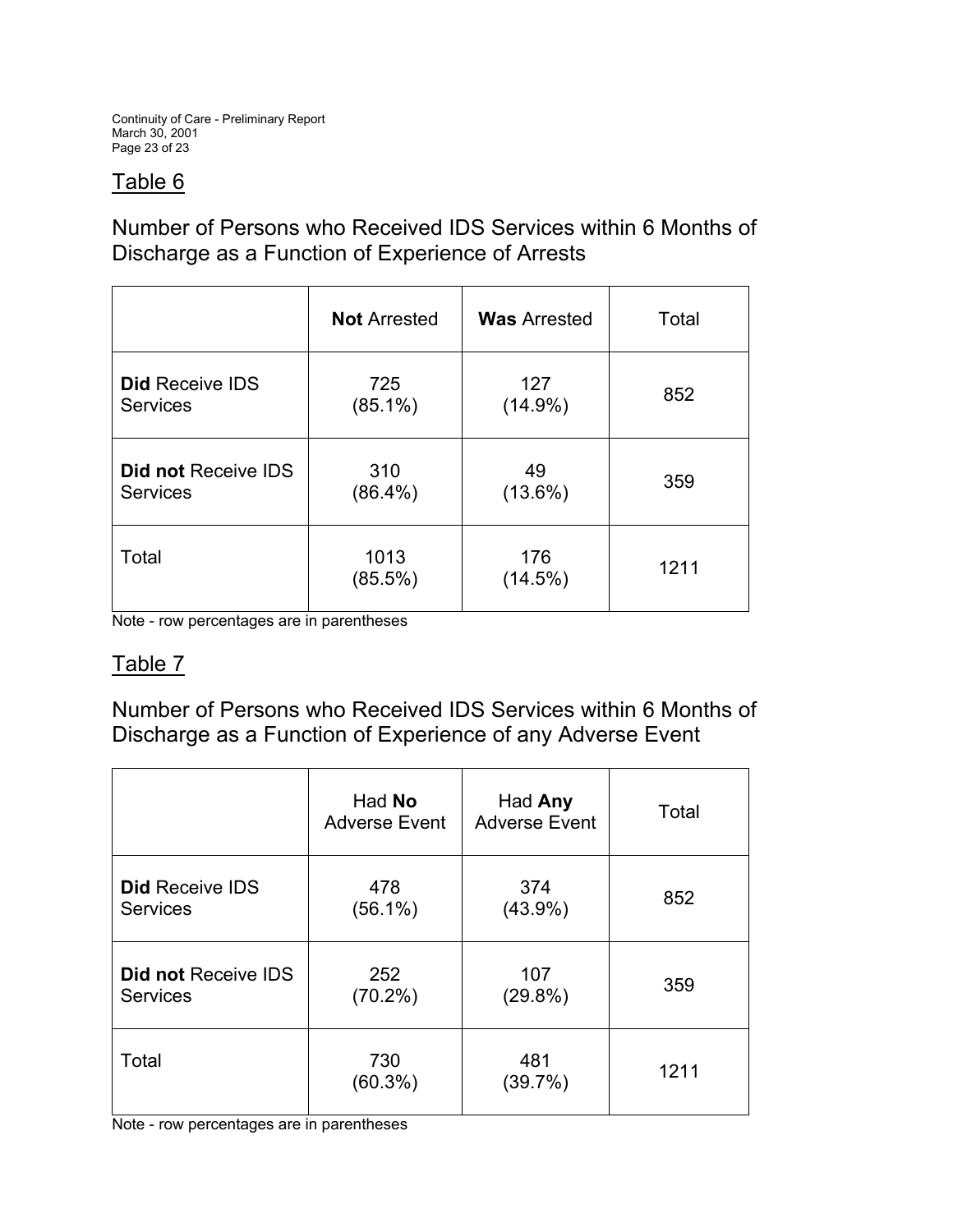Continuity of Care - Preliminary Report March 30, 2001 Page 24 of 24

 A series of analyses of variance (for continuous variables) or chi-square tests (for nominal-level variables) were conducted to determine if differences existed for the outcome groups on the following variables (in interpreting the results, an  $\alpha$  of .005 was used to correct for the effect on Type I error of performing this large number of analyses):

Case characteristic variables

| Age                                                                            |
|--------------------------------------------------------------------------------|
| Gender                                                                         |
| Race                                                                           |
| Diagnosis                                                                      |
| Number of Episodes                                                             |
| Length of most recent episode                                                  |
| Prior arrest history (total and felonies only)                                 |
| Intervention variables                                                         |
| Medicaid enrollment status at discharge (i.e., enrolled at discharge, enrolled |
| subsequent to discharge, not enrolled post-discharge)                          |
| Latency of onset for Medicaid enrollment                                       |
| Latency of onset for --                                                        |
| Case management services                                                       |
| Therapy services                                                               |
| <b>Residential services</b>                                                    |
| <b>Psychiatric Services</b>                                                    |
| Number of units of service during first month following discharge (prorated if |
| necessary) for --                                                              |
| Case management services                                                       |
| Therapy services                                                               |
| <b>Residential services</b>                                                    |
| <b>Psychiatric Services</b>                                                    |
| Number of units of service during six months following discharge (prorated if  |
| necessary) for --                                                              |
| Case management services                                                       |
| Therapy services                                                               |
| <b>Residential services</b>                                                    |
| <b>Psychiatric Services</b>                                                    |

 This series of analyses showed that several of the case characteristic variables are associated with readmission to the state hospital or the experience of adverse events. Diagnosis was related to both readmission ( $\underline{X}^2(4) = 18.42$ ,  $\underline{p} < .001$ ) and to other adverse events ( $\underline{X}^2(4) =$ 21.70,  $p = .0002$ ). Specifically, persons with schizoaffective disorder were more likely than persons with other disorders (particularly, schizophrenia) to experience adverse events and to be readmitted to the hospital. Persons who had more prior state hospital episodes were also more likely to be readmitted ( $F(1,1207) = 42.39$ ,  $p < .0001$ ). Younger persons ( $F(1,1207) = 33.82$ ,  $p <$ .0001), and persons with prior arrest histories (total arrests  $(F(1,1207) = 22.89, p < .0001)$  and also felony arrests ( $\underline{F}(1,1207) = 33.47$ ,  $\underline{p} < .0001$ ) were more likely to experience adverse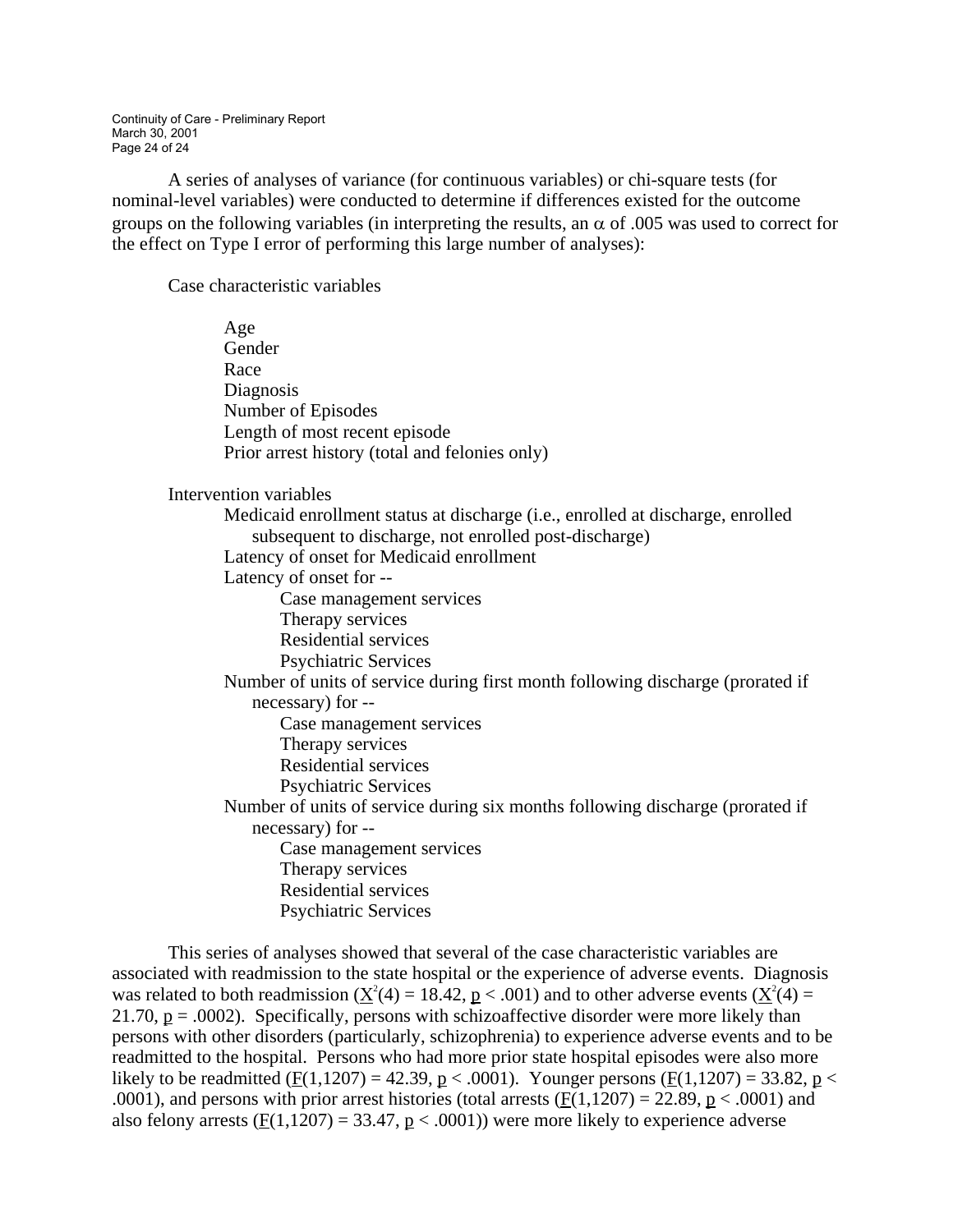Continuity of Care - Preliminary Report March 30, 2001 Page 25 of 25

events. (The relationship between age and adverse events was essentially linear.) Gender and race were unrelated to readmission and to adverse event experience.

 Very few of the modifiable, Intervention variables were associated with readmission to the state hospital or the experience of adverse events. Medicaid enrollment status at discharge and latency to Medicaid enrollment were not related to readmission status or to the experience of adverse events. However, Medicaid enrollment status was related to whether a person received services reported in IDS. Specifically, persons who were not enrolled in Medicaid were less likely to receive such services whereas persons who became enrolled in Medicaid subsequent to discharge were more likely to receive such services, compared with persons who were enrolled in Medicaid at time of discharge.

 Latency of onset of IDS services was not related to readmission or to adverse events. The quantity of service received during the 30 days following discharge was unrelated to readmission or experience of adverse events, except that the quantity of case management service received was related to the experience of adverse events  $(F(1,1207) = 15.14, p < .0001)$ with those persons who experienced such adverse events having received more case management service during that 30 day period than persons who did not experience adverse events. Similarly, the total quantity of service received during the six months following discharge was unrelated to readmission or experience of adverse events except that those who experienced adverse events had received more case management service than those who did not experience such events  $(F(1,1207) = 22.28, p = .0001).$ 

### **Conclusions and Discussion**

 This study reports on the analysis of several existing administrative data sets in order to examine issues related to the continuity of care in the community for persons discharged from the Florida state mental health hospitals. Persons were identified who were discharged to the community from the state hospitals from 7/1/98 to 12/31/99. For this preliminary report, several indicators of continuity of care and indicators of adverse outcomes were tracked for these persons. These analyses yielded several major findings.

 Even in this relatively short follow-up period, a significant number of the persons in this study experienced adverse outcomes following discharge and within the time frame of the study. Nearly, one sixth of the sample was readmitted to one of the state hospitals. Further, 21.3% of the sample experienced inpatient or crisis admissions in the community, and 14.5% of the sample were arrested (6.8% on felony charges) during this time frame.

 Nearly, 30% of the sample had no record of mental health treatment services in the community during the six months following discharge reported in the IDS. Further, it was also the case that almost 30% of the persons who were readmitted to the state hospital had no record of receiving mental health services in the community during the time between their original discharge and their subsequent readmission. These figures probably overestimate the magnitude of the problem with follow-up care since there are a variety of other reasons that events might not be reported. Namely, services may have been received but not reported (i.e., services may have been received from a provider that does not report to the DCF or a DCF-contracted provider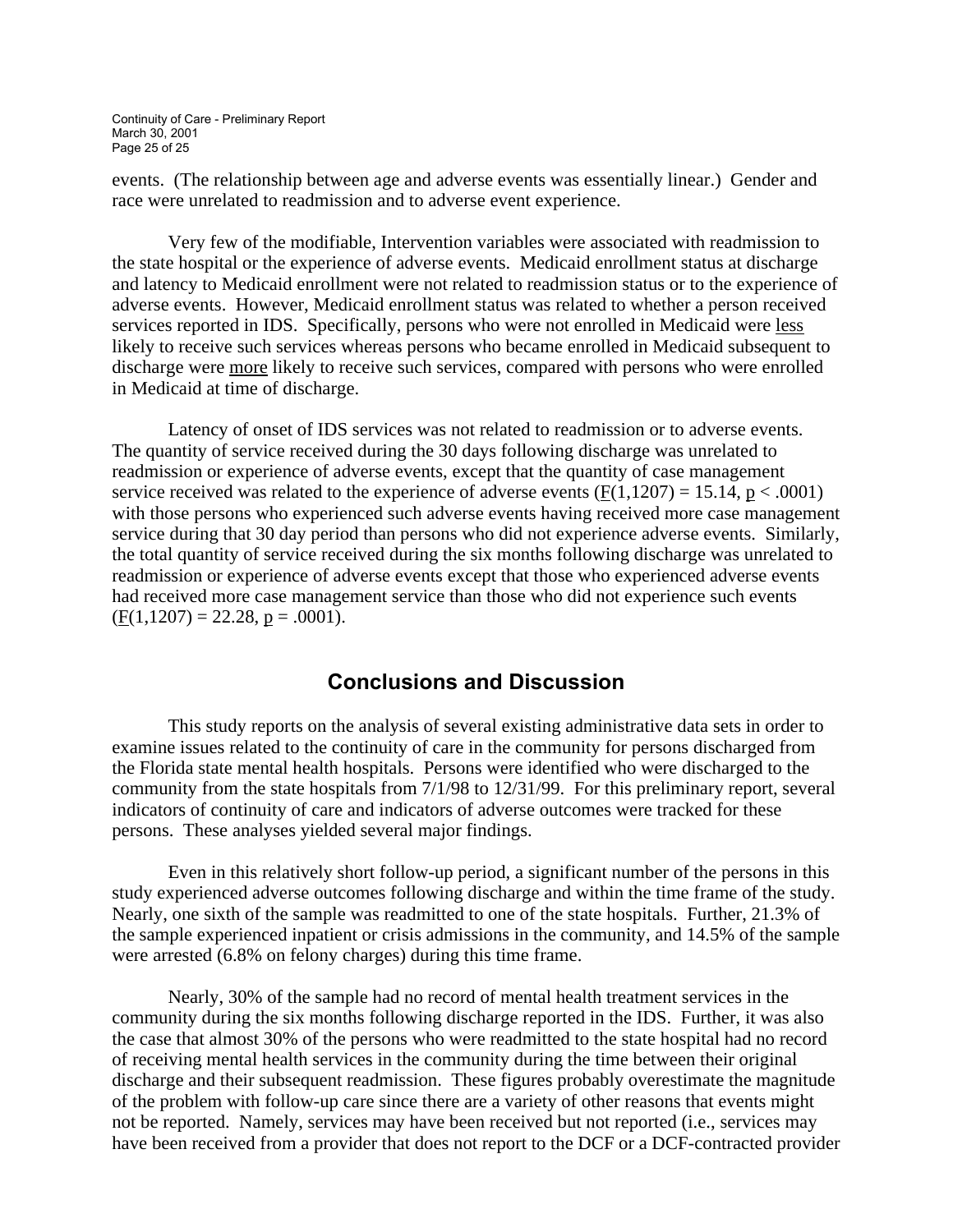Continuity of Care - Preliminary Report March 30, 2001 Page 26 of 26

may have provided services but billed Medicaid rather than reporting to DCF); the person may have been unavailable for services (e.g., the person died, moved out of state, or was reinstitutionalized elsewhere or jailed); finally, errors in reporting may have resulted in data set identifiers being mismatched. We will certainly have a fuller picture of the extent of this problem once the Medicaid claims data have been analyzed.

 For those persons who did receive mental health services in the community (reported in IDS), most received case management services and those were instituted in a timely fashion. However, substantially fewer received psychiatric services, and a distinct minority of persons received residential treatment or other therapy. For those who did receive such treatment services, those services were sometimes not initiated promptly.

 Neither the latency of onset, nor the quantity of mental health services received in the community during the first six months following discharge appeared to be related to experiencing readmission or other adverse events, except that those who experienced crisis events were more likely to have received case management services in the community.

 Nearly 70% of the sample was enrolled in Medicaid during the study period. Many of these were enrolled prior to discharge from the hospital. Enrollment in Medicaid (or lack thereof) did not appear to be related to the experience of adverse outcomes in this group. However, Medicaid enrollment status was related to whether a person received services reported in IDS. Specifically, persons who were not enrolled in Medicaid were less likely to receive such services whereas persons who became enrolled in Medicaid subsequent to discharge were more likely to receive such services, compared with persons who were enrolled in Medicaid at time of discharge.

 Several case variables were found to be associated with the experience of readmission to the state hospital or to the experience of adverse events. Specifically, persons with schizoaffective disorder were more likely than persons with other disorders to be readmitted to the hospital and to experience other adverse events. Persons who had more prior state hospital episodes were also more likely to be readmitted. Younger persons, and persons with prior arrest histories were more likely to experience adverse events. Gender and race were unrelated to readmission and to adverse event experience.

The validity of conclusions based on the analysis of administrative data sets is dependent on the adequacy of the existing data. While certain types of reporting errors can be identified and remediated (to a degree), other types of errors, particularly omission of reporting, usually cannot be identified or remediated. Thus, the conclusions of this report need to be taken somewhat tentatively.

 A follow-up report will be prepared by June 30, 2001 regarding this sample of persons that will include analysis of Medicaid claims data (mental health, physical health, and pharmacy), data on (community) hospital admissions, and involuntary mental health treatment.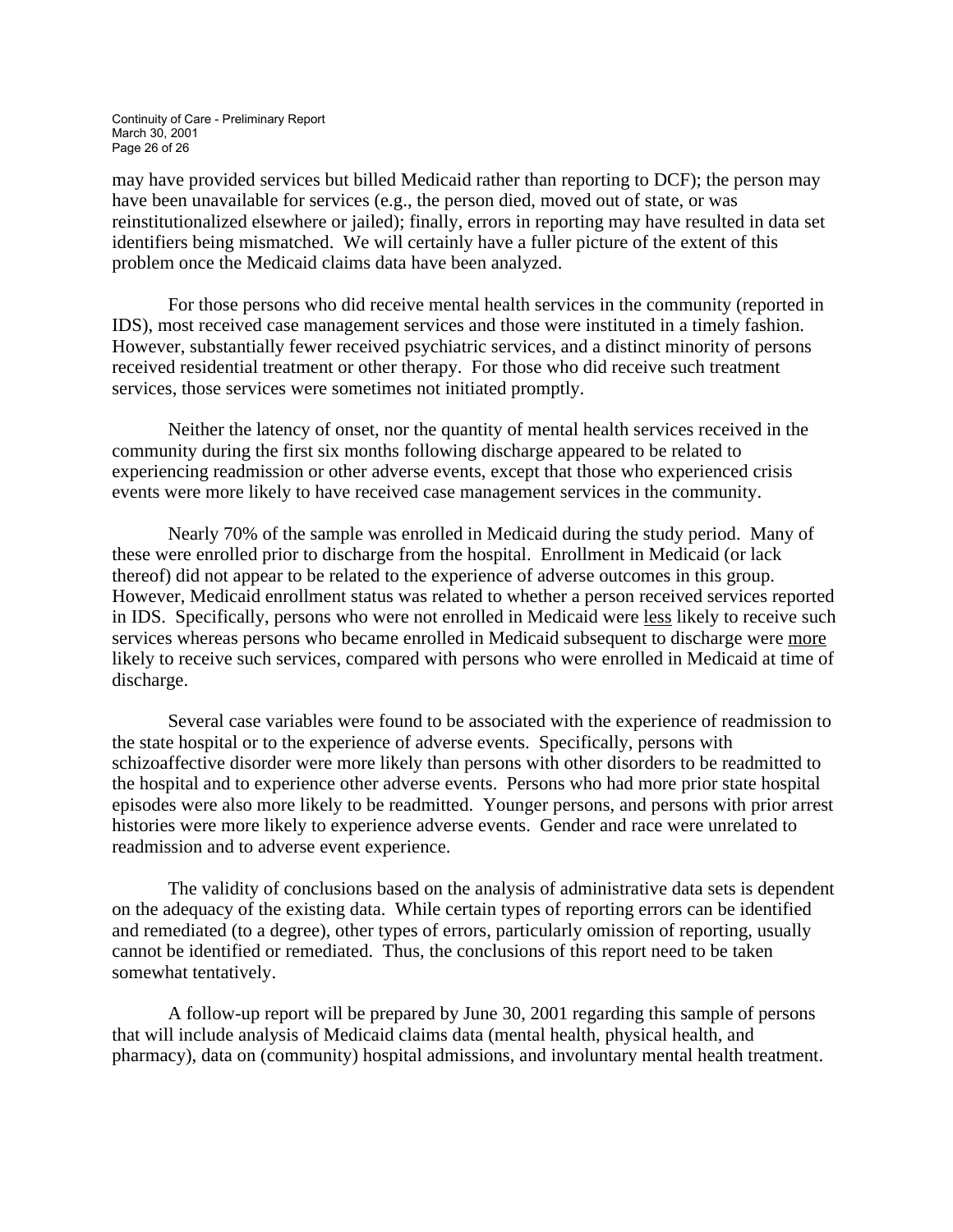# Technical Note 1

### **Subject selection procedures and details of data conditioning for CIS data**

 Data in the CIS data system are assembled by the MIS departments at the seven Florida state mental health institutions and are submitted to the DCF. The data dictionary for the discharge data in the CIS system is available from DCF.

 Complete discharge records from the CIS system were requested for all cases discharged from the Florida state mental health hospitals from July 1, 1995 to June 30, 2000. Data were also requested on persons who were in the institutions as of June 30, 2000 (so as to have complete information on readmissions to the hospitals). 9656 discharge records were received for the five year period.

 According to DCF (State Mental Health Treatment Facilities Bed Reduction Plan, dated 4/11/00), there are seven state mental health hospitals in Florida with a combined operating bed capacity of 2751 (1891 are for civil cases). Two of these facilities serve forensic cases exclusively, and four of the other institutions serve both civil and forensic cases. In FY 98-99, a total of 4305 persons were served in these institutions.

 Subjects to be included in the analyses reported in this paper (Target Group) were selected as follows:

- 1. All discharge records from July 1, 1998 December 31, 1999 were selected.
- 2. For this group, all records were selected for persons discharged to the community (i.e., discharge records were excluded that indicated status changes, transfers to other institutions, forensic cases, etc.).

Discharge type codes included:

- 03 Inactive: Client Placed on Temporary Status of Convalescence
- 05 Terminated: Client Discharged while on Temp. Status of AWOL or LOA
- 07 Terminated: Client was Discharged or Died while on Temp. Status of LOA
- 11 Terminated: Client was Referred to Other
- 19 Terminated: Institutional Services no Longer Appropriate by Treatment Team
- 34 Other Discharge Type, None of the Above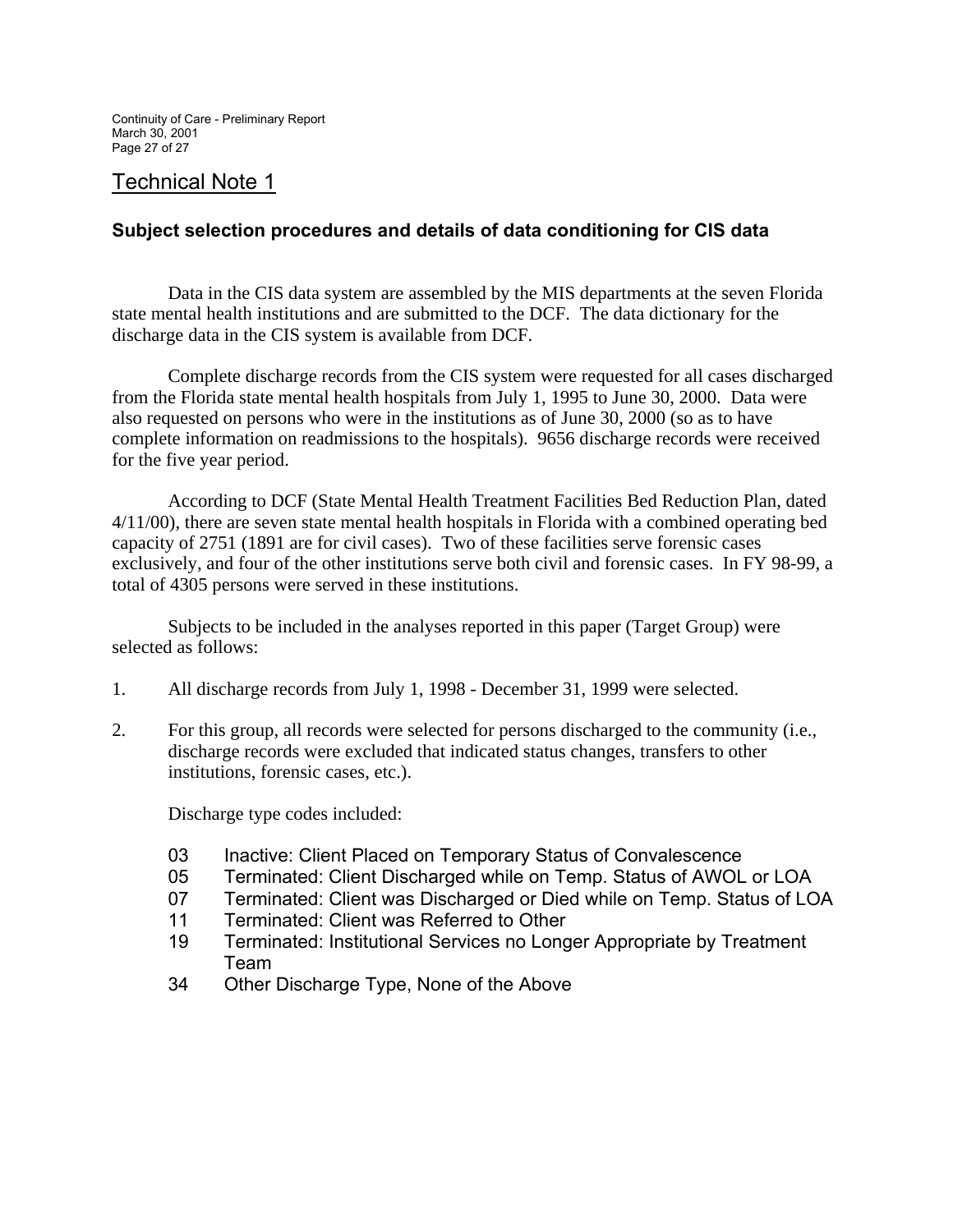Discharge type codes excluded:

- 01 Inactive: Client Place on Temporary Status of AWOL
- 02 Inactive: Client Placed on Temporary Status of Escape or Elopement
- 04 Inactive: Client Placed on LOA for Treatment in Another State Hospital
- 06 Terminated: Client Discharged while on Temporary Status of Escape or Elopement
- 08 Terminated: Client Returned to Another State Hospital after Temporary Treatment in this Facility
- 09 Terminated: Client was Transferred to Forensic Institutional Services of Another State Hospital
- 10 Terminated: Client was Transferred to Civil Institutional Services of Another Hospital
- 18 Terminated: Client was Transferred to Other Mental Health Facilities, e.g., VA
- 20 Terminated: By Client Against Medical Advice
- 21 Terminated: Client was Administratively Discharged due to Disciplinary Reasons
- 22 Terminated: Client Died in Facility
- 23 Terminated: Client Transferred out of State
- 24 Terminated: IST Returned to Court, Competent to Stand Trial
- 25 Terminated: MDSO Return to DOC, Treatment Completed
- 26 Terminated: MDSO Return to DOC, Treatment Exhausted
- 27 Terminated: Non-MDSO Return to DOC
- 28 Terminated: NGBRI Return to Court for Hearing
- 29 Status Change: From Civil to Forensic within Facility
- 30 Status Change: IST Transfer to Civil within Facility, Charges Dropped
- 31 Status Change: IST Transfer to Civil within Facility, Court Jurisdiction **Continued**
- 32 Status Change: DOC Transfer to Civil within Hospital, Sentence Expired
- 33 Status Change: NGBRI Transfer to Civil within Facility, Court Jurisdiction **Continued**
- 35 Client Died Outside the Facility while on Temporary Status of AWOL, Escape, Elopement or LOA
- 3. Of the resulting 1267 cases, 9 cases had no valid SSN. These cases were dropped from further analyses for this report (we plan to investigate such cases further to determine if valid SSNs can be established from the other administrative datasets). Thus, there were 1258 cases with valid data reported on for this study.
- 4. Hospital episodes involving lengths of stay in the hospital of less than 30 days were excluded. This resulting in 1211 cases remaining with valid data for this study.
- 5. For each case, the first discharge record occurring on or after July 1, 1998 was selected. This is the "Index Discharge" from which all other events were indexed.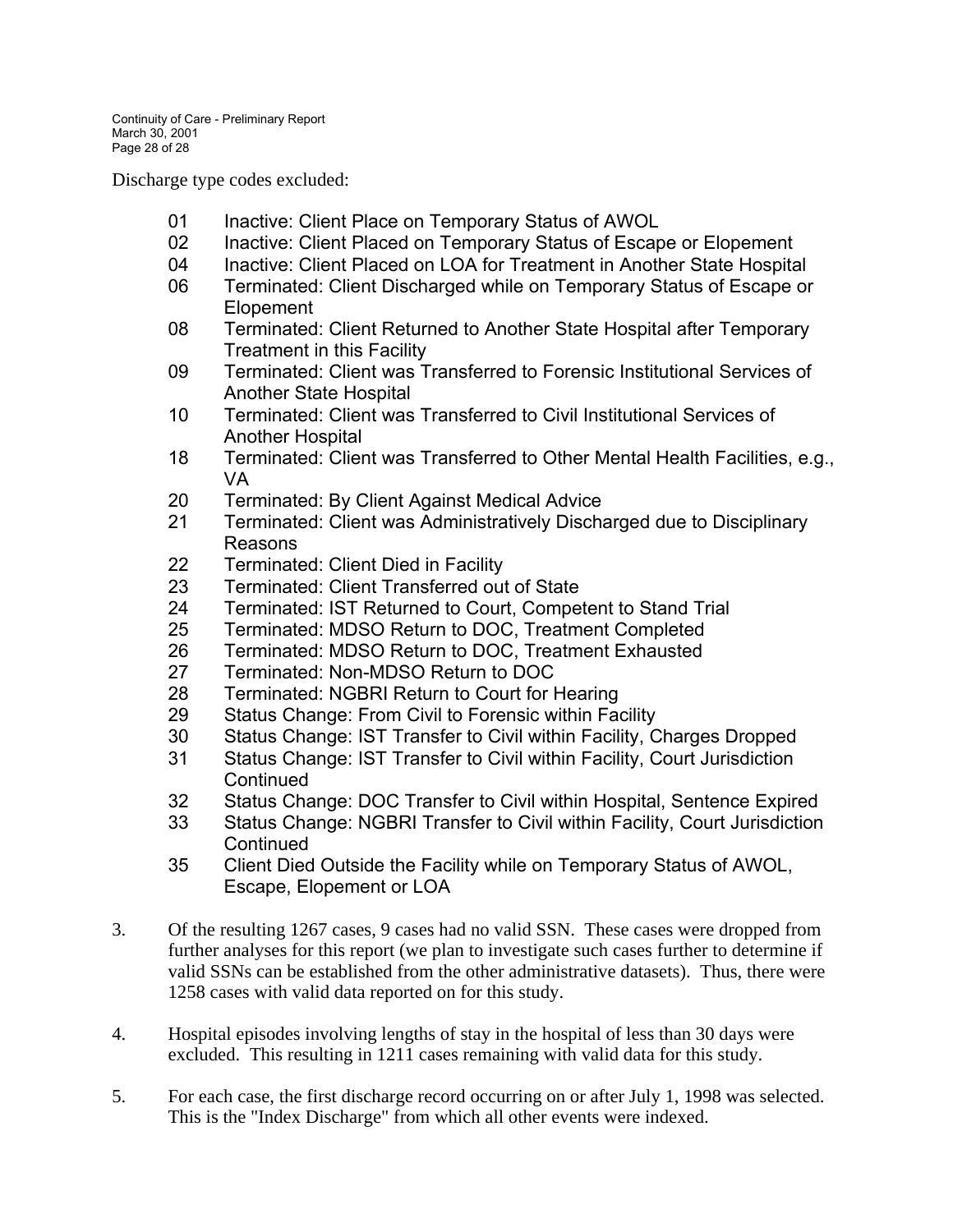# Technical Note 2

### **Methods used for identifying data for these subjects within the Medicaid data sets**

 The Medicaid data files are keyed using the Medicaid Recipient ID number. The matching strategy was to obtain the most likely Recipient ID number for each case in the Target Group. A file was constructed from the CIS discharge data that included the SSN, last name, first name, and Medicaid Recipient ID number for each case in the Target Group.

 These data were matched with the Medicaid enrollment/eligibility file and all records that met any of the following conditions were extracted:

 Exact SSN match Exact Medicaid recipient ID match Exact last name / first name match

 The records obtained under this extraction were analyzed for the quality of the matches using the initial match variables along with other demographic variables including race, gender, county of residence and date of birth. Records deemed to have less than ideal matches were sent back, along with those that had no match, for a "fuzzy" name match (based on first 5 characters of the last name and the first character of the first name).

 Once this match was completed, these two data sets were appended and other demographic variables including race, gender, county of residence and date of birth were once again examined. The record with the best match for each case was deemed valid and chosen as the match for that case if the following minimum criteria were met:

- 1. Exact match on SSN and/or Medicaid recipient ID number and at least a "fuzzy" name match or a "fuzzy" date of birth match.
- 2. If there was not an exact match on SSN or Medicaid recipient ID then the case had to meet one of the following criteria:
	- a) exact name match, at least a "fuzzy" date of birth match, and matches on at least two other demographic variables (of race, gender, county of residence).
	- b) exact date of birth match, at least a "fuzzy" name match, and matches on at least two other demographic variables (of race, gender, county of residence).
	- c) exact name match, exact date of birth match, and a match on at least one other demographic variable (of race, gender, county of residence).

 The Medicaid recipient ID number for those cases that were deemed to have valid matches was then used to extract Medicaid data for that particular CIS case.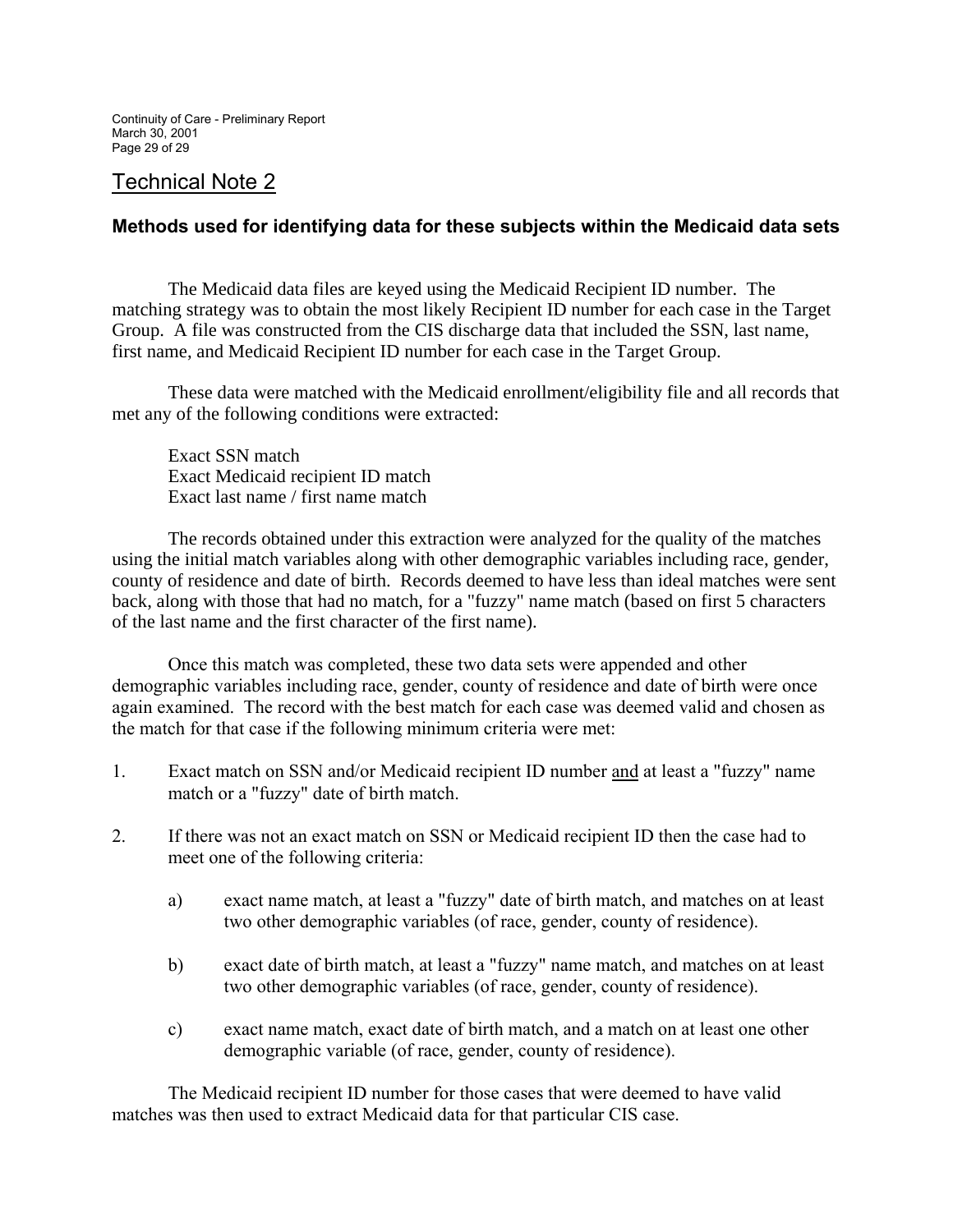# Technical Note 3

### **Methods used for identifying Medicaid Enrollment spans to be used for analysis**

 Medicaid enrollment data were extracted for all cases considered to have a valid match to the Medicaid data. The Medicaid enrollment spans were merged across program types so that there was no apparent break in enrollment when there were program type changes during a period of apparently continuous enrollment. The spans were then analyzed to determine the "best" enrollment span for use in each case according to the following criteria:

- 1. If the span indicated that the person was enrolled at the time of discharge from the state hospital then that span was used.
- 2. If the person was not enrolled at time of discharge, but had a span that indicated the person was subsequently enrolled beginning prior to 6/30/00 or readmission to the state hospital (whichever came first), then that span was used.
- 3. If the person was not enrolled at discharge, nor subsequent to discharge and before readmission or 6/30/00, but the person had a span that indicated that they had been enrolled during the time period of the study, but had become disenrolled prior to discharge from the hospital, then that span was used.
- 4. If not of the above criteria were met the person was considered as "never enrolled".

 The number of days to enrollment was calculated as the number of days from the discharge date to the enrollment begin date.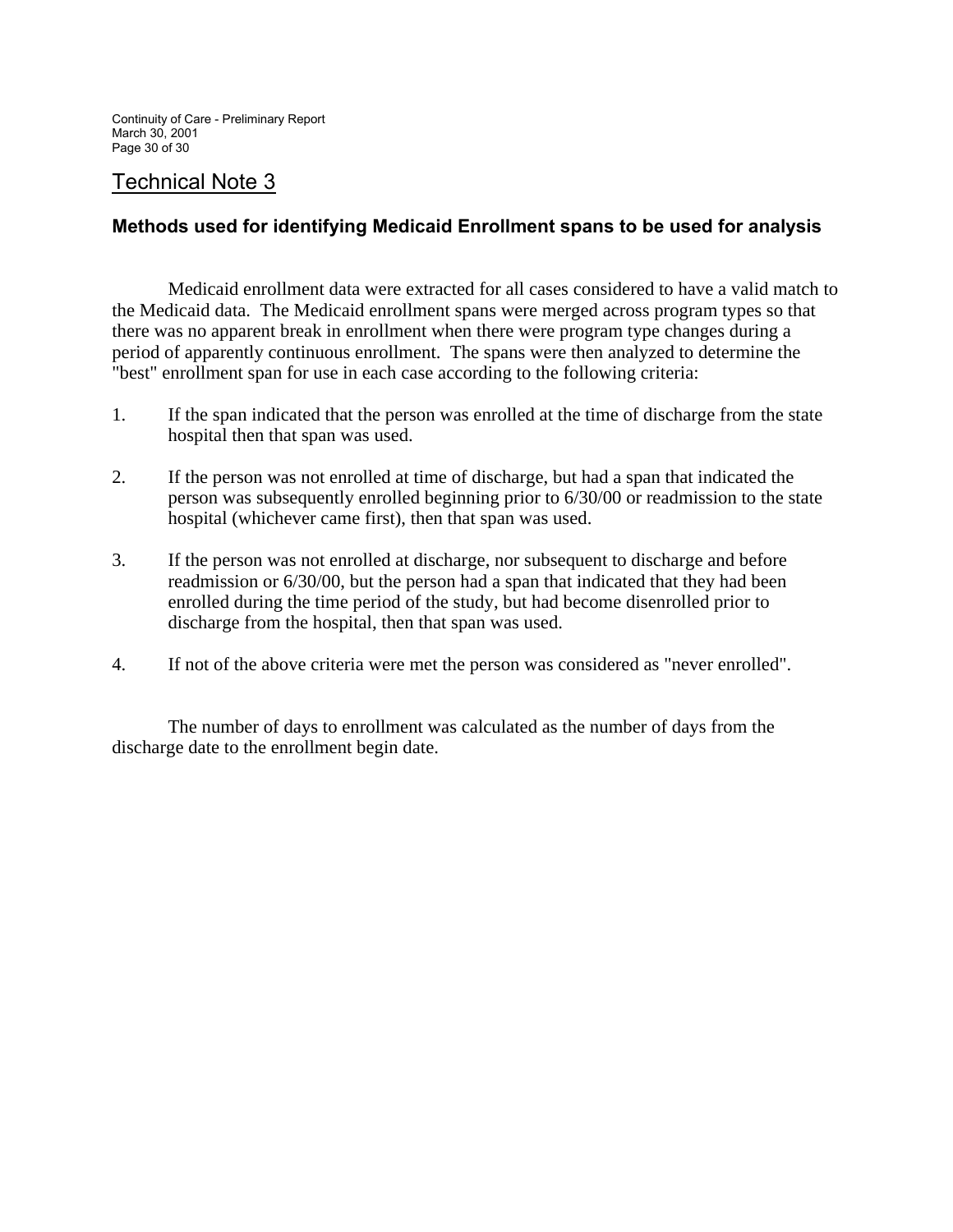Continuity of Care - Preliminary Report March 30, 2001 Page 31 of 31

# Technical Note 4

### **Methods used for identifying data for these subjects within the IDS data system**

 All the IDS data files are keyed using SSN and the IDS files contain no data on names. Thus, we required that an exact SSN match occur to consider cases as possible matches with the IDS. In the event of an exact SSN match, the case was rejected as a match if the dates of birth conflicted (i.e., not at least a "fuzzy" match as described above) and at least one other demographic (among gender, race, and county of residence) also conflicted. In essence, a case was accepted as a match if there was an exact SSN match and a fuzzy date of birth match, or if there was an exact SSN match and matches on all three demographic variables other than date of birth.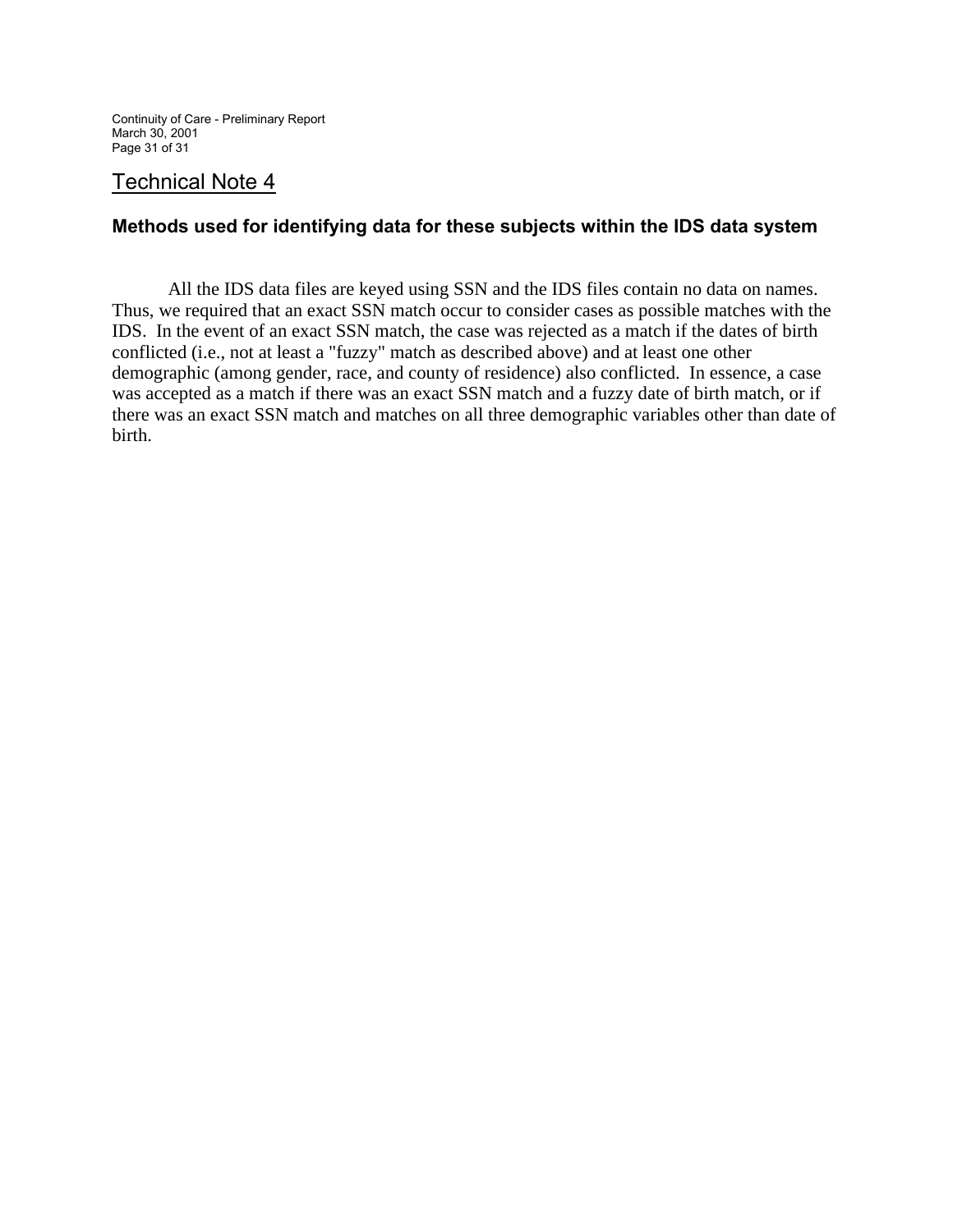# Technical Note 5

### **Methods used to assign IDS service events to categories**

 According to Pamphlet 155-2 of DCF, the following are general instructions pertaining to the reporting of service event data for the IDS:

General Considerations for the Service Event Data Set

The Service Events component is used to record every service activity provided to a client. This is one of the measures of ADM system outputs and is a critical component for linking clients, services, providers, costs, and outcomes.

#### **Who submits service event data?**

All providers with an ADM contract serving enrolled clients whose services are funded by ADM contract, local match or Medicaid. Events are also submitted for TANF clients.

General policies related to the service event data

Services provided to clients will be reported within 15 days following the end of the reporting month. Failure to submit these required data will result in the provider being out of compliance and subject to the penalties for non-compliance given in the **Error! Reference source not found.** section of Chapter 1: Overview.

 In order to meaningfully summarize the IDS event data, service events were classified into seven broad categories according to the following classification scheme. Cost center codes are indicated as [ccNN] where NN is the cost center code number, and similarly service codes are indicated as [svcNN] where NN is the service code number. In the following scheme. Generally, events were classified according to cost center. If the cost center code was missing, the event was classified according to the service code. There were also several exceptions that are indicated at the end.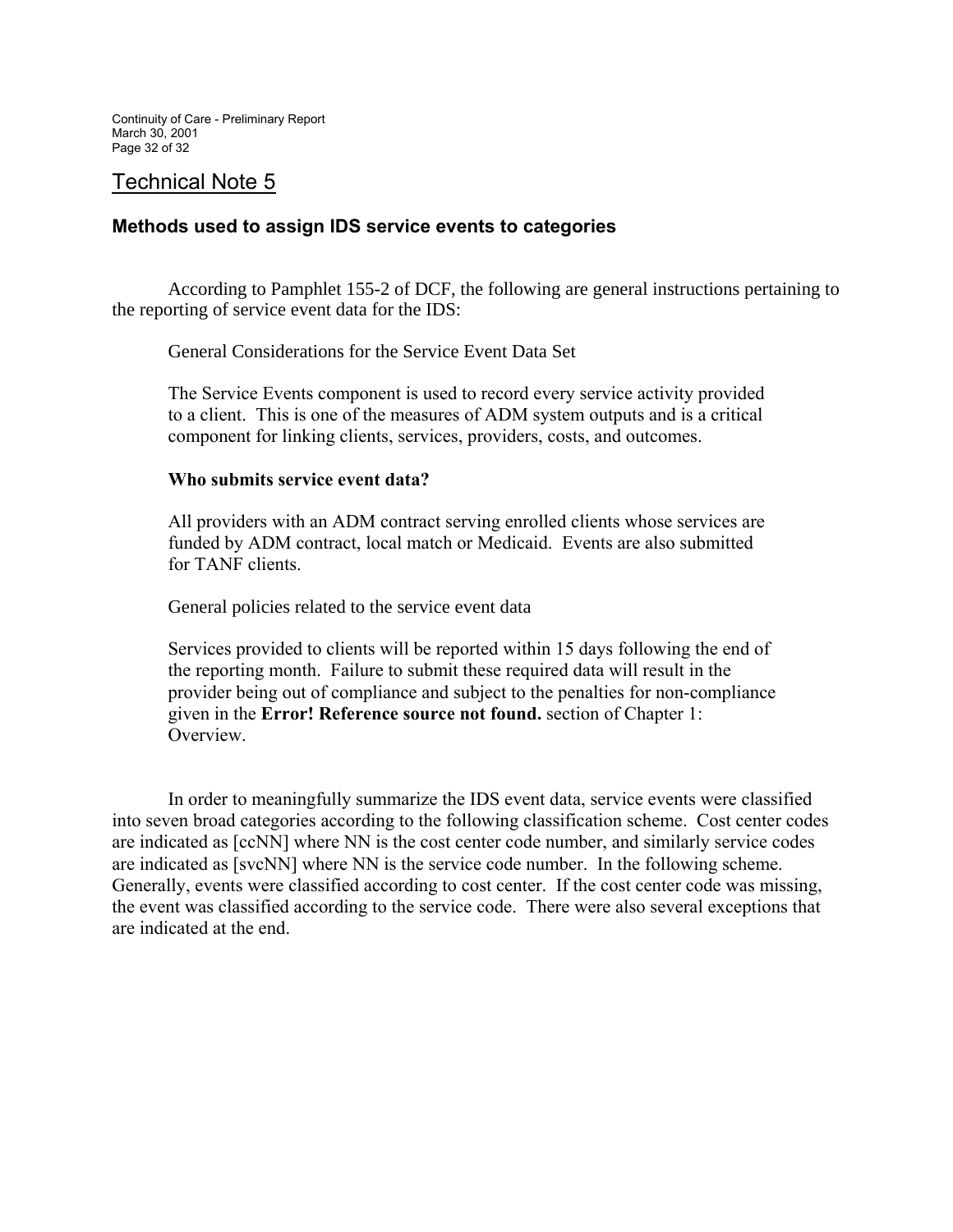Continuity of Care - Preliminary Report March 30, 2001 Page 33 of 33

Case Management events

- [cc02] Case Management
- [cc10] Intensive Case Management
- [cc11] Intervention
- [cc25] Supported Employment
- [cc26] Supported Housing/Living
	- [svc001] Activities on Behalf of a Person
	- [svc018] Case Consultation
	- [svc058] Face to Face Contact
	- [svc060] Intervention Visit
	- [svc062] Information and Referral
	- [svc064] Living Support
	- [svc065] Locating a Home
	- [svc080] Supported Employment (Group)
	- [svc081] Supported Employment (Individual)
	- [svc084] Telephone Contact with Person
	- [svc086] Transportation Services
	- [svc095] Development of the Individual Plan (W1068)
	- [svc096] Treatment Plan Review (W1069)

If (cost center code is 04, 08, or 14) and (service code is 1, 18, 58, 60, 62, 64, 65, 80, 81, 84, 86, 95, or 96))

#### Therapy events

- [cc01] Assessment
- [cc08] In-Home and On-Site Services
- [cc13] Methadone Maintenance
- [cc14] Outpatient
- [cc23] Sheltered Employment
- [cc27] TASC (Treatment Alternatives to Street Crime)
	- [svc005] Assessment (Developmental)
	- [svc006] Assessment (DUI/DWI)
	- [svc008] Assessment (Functional)
	- [svc010] Assessment (Intervention)
	- [svc012] Assessment (Psychosocial)
	- [svc016] Behavioral Services
	- [svc021] Counseling (Brief Therapeutic)
	- [svc022] Counseling (Family)
	- [svc023] Counseling (Group)
	- [svc026] Counseling (Individual)
	- [svc038] Day of Care (Sheltered Employment)
	- [svc047] Day Treatment (Adult, Ages 18-54)
	- [svc048] Day Treatment (Adult, Ages 55 and over)
	- [svc049] Day Treatment (Substance Abuse)
	- [svc071] Partial Hospitalization
	- [svc079] Social/Recreational Rehabilitation

Therapy events (cont.)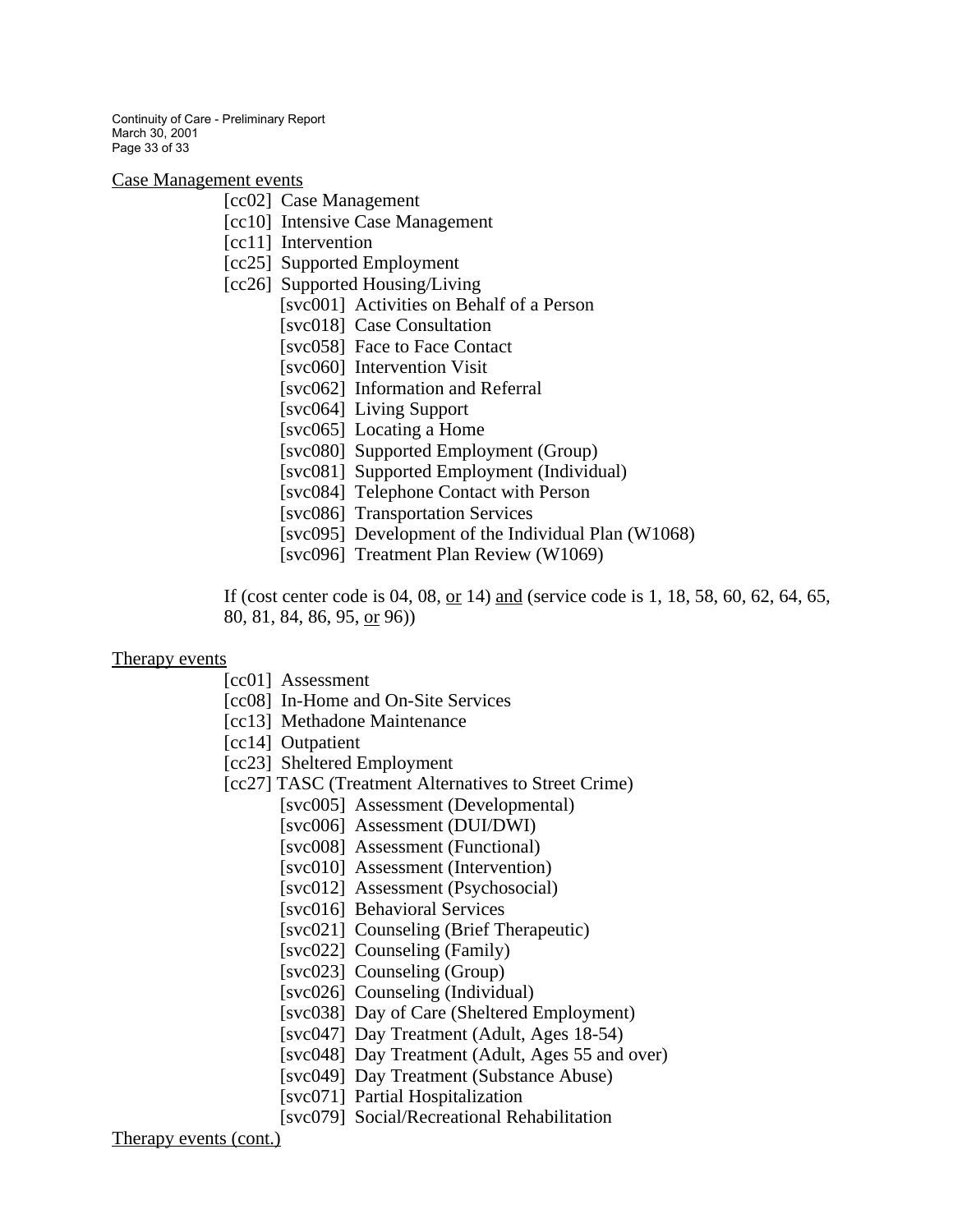Continuity of Care - Preliminary Report March 30, 2001 Page 34 of 34

> If (cost center code is 10, or 11) and (service code is 5, 6, 8, 10, 12, 16, 21, 22, 23, 26, 38, 47, 48, 49, 71, or 79))

#### Psychiatric Service events

[cc12] Medical Services

- [cc28] Non-Contractual Services
	- [svc066] Medication Admin & Monitoring (Advanced Drugs)
	- [svc067] Medication Administration & Monitoring (Other)
	- [svc076] Psychiatric Consultation/Treatment (Group)
	- [svc077] Psychiatric Consultation/Treatment (Individual)
	- [svc089] IDP Prescription Advanced Drugs
	- [svc090] IDP Prescription Other Drugs

#### Residential Treatment events

- [cc06] Day/Night
- [cc18] Residential Level 1
- [cc19] Residential Level 2
- [cc20] Residential Level 3
- [cc21] Residential Level 4
- [cc32] Outpatient Detoxification
- [cc33] Room & Board w/Supervision
	- [svc028] Day of Care (Addictions Receiving Facility)
	- [svc029] Day of Care (Adult, Ages 18-54)
	- [svc030] Day of Care (Adult, 55 Years and Over)
	- [svc039] Day of Care (Short Term Residential Treatment)
	- [svc043] Day of Care (Substance Abuse)
	- [svc044] Day of Care (Therapeutic Foster Home)
- If (cost center code is 24) and (service code is 28, 29, 30, 39, 43, or 44)

#### Crisis events

[cc03] Crisis Stabilization

[cc09] Inpatient

- [cc24] Substance Abuse Detoxification
	- [svc031] Day of Care (Adult Crisis Stabilization Unit)
	- [svc032] Day of Care (Children's Crisis Stabilization Unit)
	- [svc035] Day of Care (Inpatient)
	- [svc036] Day of Care (Residential Detox)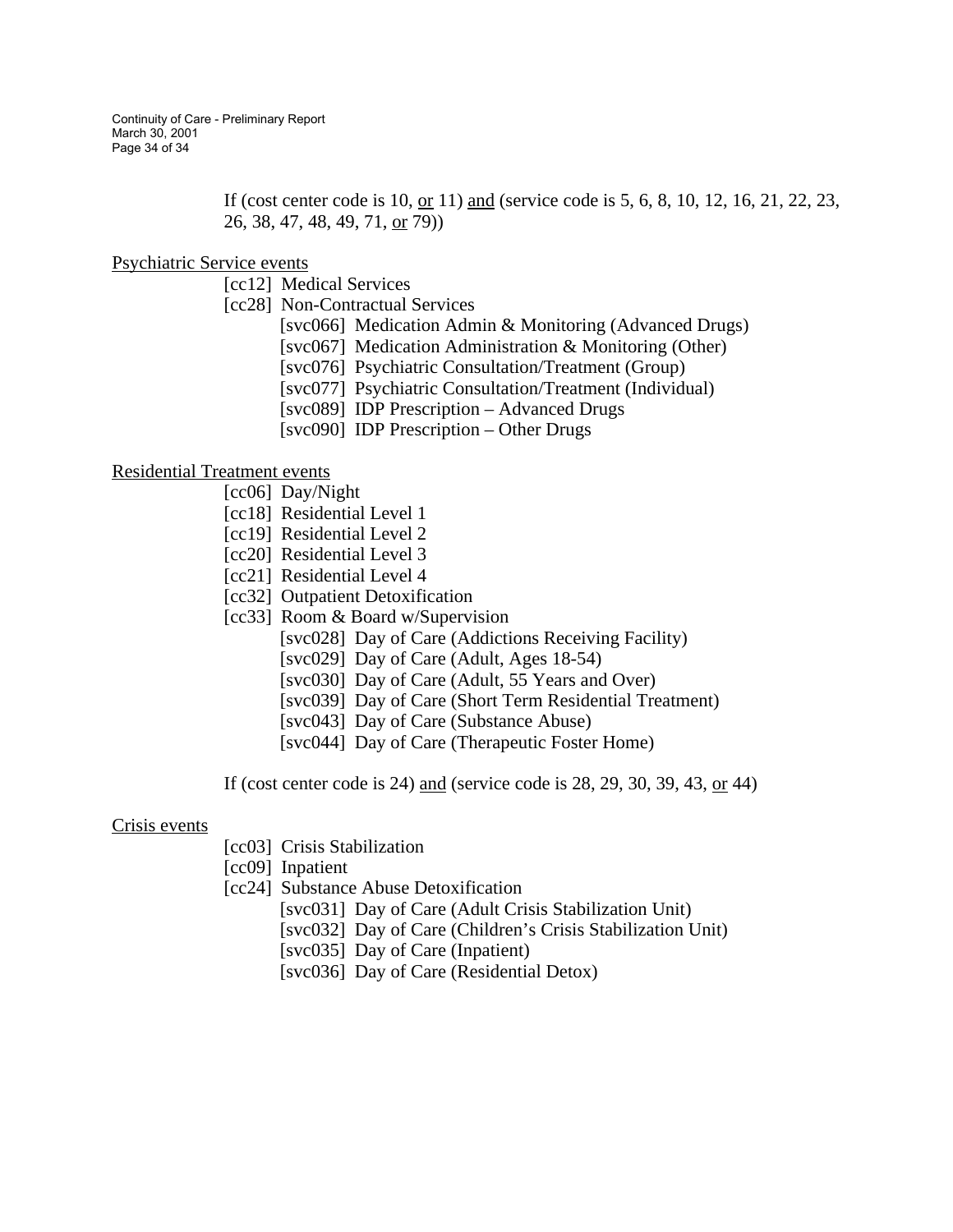Continuity of Care - Preliminary Report March 30, 2001 Page 35 of 35

Crisis Evaluation events

[cc04] Crisis Support/Emergency

[svc050] Screening/Counseling [svc051] Evaluation (Ex Parte) [svc053] Evaluation (Police Ordered) [svc054] Evaluation (Professional Ordered) [svc055] Evaluation (Psychiatric) [svc056] Evaluation (Psychological)

[svc057] Evaluation (Voluntary)

If (cost center code is 01, 08, 12, or 14) and (service code is 50, 51, 53, 54, 55, 56 or 57)

#### Other Medical Service events

 [svc063] Laboratory Services [svc073] Physical Exam [svc087] Urinalysis

If (cost center code is 12, 14, <u>or</u> missing) and (service code is  $63,73,$  or  $87$ )

Not classified (did not occur in the data set)

[cc05] Day Care

[cc07] Drop In/Self-Help Centers

[cc15] Outreach

[cc16] Prevention

[cc17] Prevention/Intervention Day

[cc22] Respite Services

[cc29] Aftercare

[cc30] Information and Referral

[cc31] Behavioral Health Overlay Services

[svc002] Aids Therapeutic and Medical Services

[svc003] ALPHA

[svc004] Assessment (Comprehensive)

[svc007] Assessment (Educational)

[svc009] Assessment (HIV)

[svc011] Assessment (JJ Incompetent to Proceed)

[svc013] Assessment (Tuberculosis (TB))

[svc014] Assessment (Vocational)

[svc015] Before/After School Programs

[svc017] BETA

[svc019] Case Review Committee Activities

[svc020] Community Based Programs

[svc024] Counseling (HIV/TB/Health Education)

[svc025] Counseling (HIV/TB Risk Screening/Pre and Post Test)

[svc027] Counseling (Prenatal/Post Partum)

Not classified (did not occur in the data set) (cont.)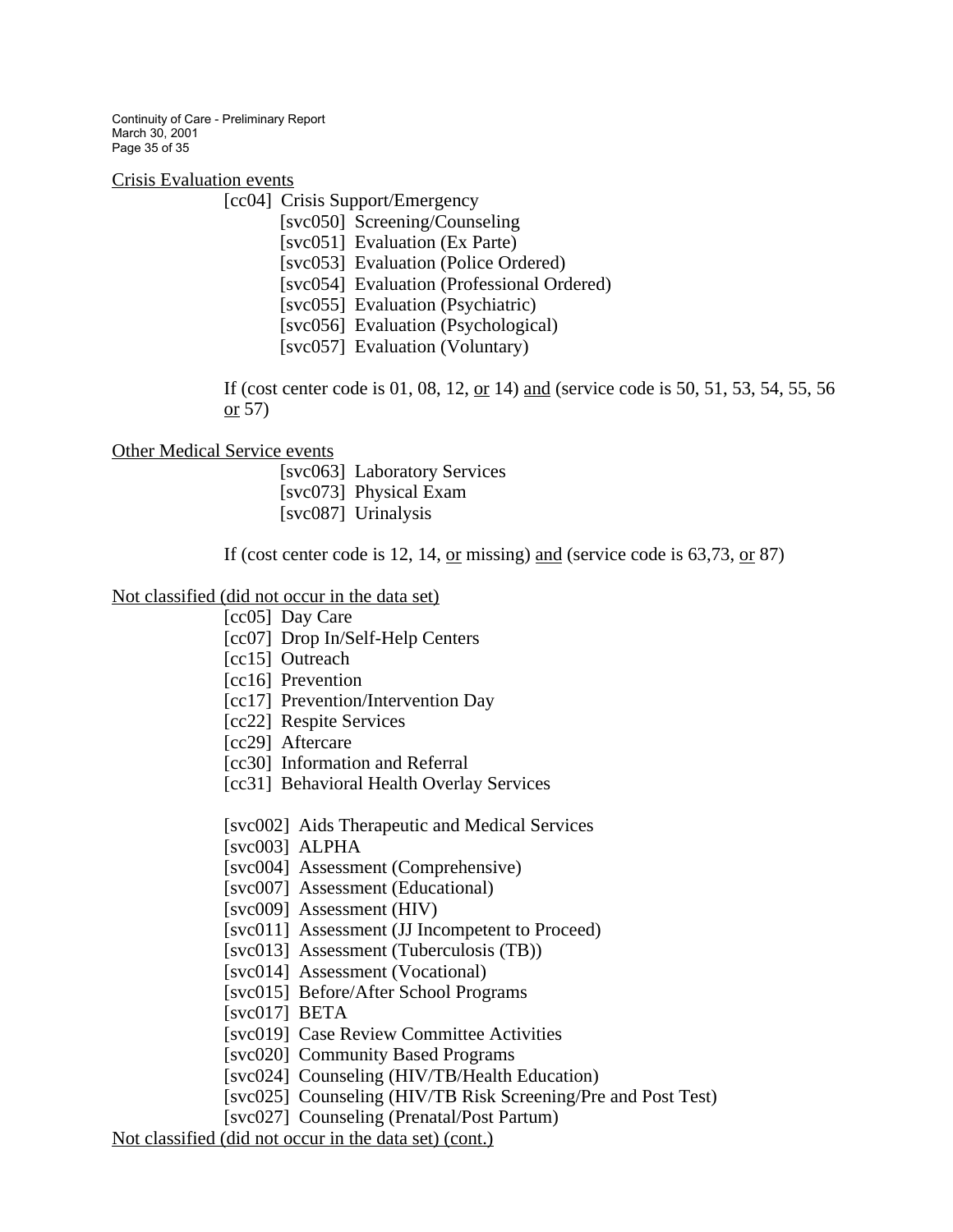Continuity of Care - Preliminary Report March 30, 2001 Page 36 of 36

- [svc033] Day of Care (Group Care with Treatment) [svc034] Day of Care (Individualized Residential Treatment)
- 
- [svc037] Day of Care (Residential Treatment Center)
- [svc040] Day of Care (Specialized Ther Foster Home Crisis Intervention)
- [svc041] Day of Care (Specialized Therapeutic Foster Home-Level 1)
- [svc042] Day of Care (Specialized Therapeutic Foster Home-Level 2)
- [svc045] Day of Care (Therapeutic Group Home)
- [svc046] Day Treatment (Children, Ages 3-17)
- [svc052] Evaluation (Forensic)
- [svc059] Family Serv. Planning Team Multi-Disciplinary Team Activities
- [svc061] HIV/AIDS Testing
- [svc068] Med. Dispensing/Administration & Monitoring (Sub. Abuse)
- [svc069] Mobile Crisis Service
- [svc070] Outpatient Detoxification
- [svc072] Pediatric Health Care
- [svc074] Prenatal/Post Partum Counseling & Medical Care
- [svc075] Primary Medical care
- [svc078] Respite Services
- [svc082] TB Testing
- [svc083] TB Therapeutic & Medical Services
- [svc085] Therapeutic Child care
- [svc088] Vocational Services
- [svc091] Medicaid Specialized Therapeutic Serv. Comp. Assessment
- [svc092] Medicaid Funded Overlay Services
- [svc093] Psychiatric Evaluation of Hospital Records (W1031)
- [svc094] Interpretations of Psychiatric Examination (W1036)
- [svc097] Home & Community Based Rehab. (W1072 for persons under 21)
- [svc098] Urinalysis lab results positive
- [svc099] Urinalysis lab results negative
- [svc100] Admission bed-day with maximum units of  $\frac{1}{2}$  day
- [svc101] Discharge bed-day with maximum units of  $\frac{1}{2}$  day
- [svc102] Regular bed-day with maximum units of 1 day
- [svc103] Social activities
- [svc104] Community services
- [svc105] Individual services
- [svc106] Information dissemination
- [svc107] Education
- [svc108] Problem identification & referral
- [svc109] Alternative Programs
- [svc110] Environmental
- [svc111] Community process
- [svc112] I&R Screening
- [svc113] I&R Assessment
- [svc114] I&R Prevention
- [svc115] I&R Home-based services

### Not classified (did not occur in the data set) (cont.)

[svc116] I&R School-based services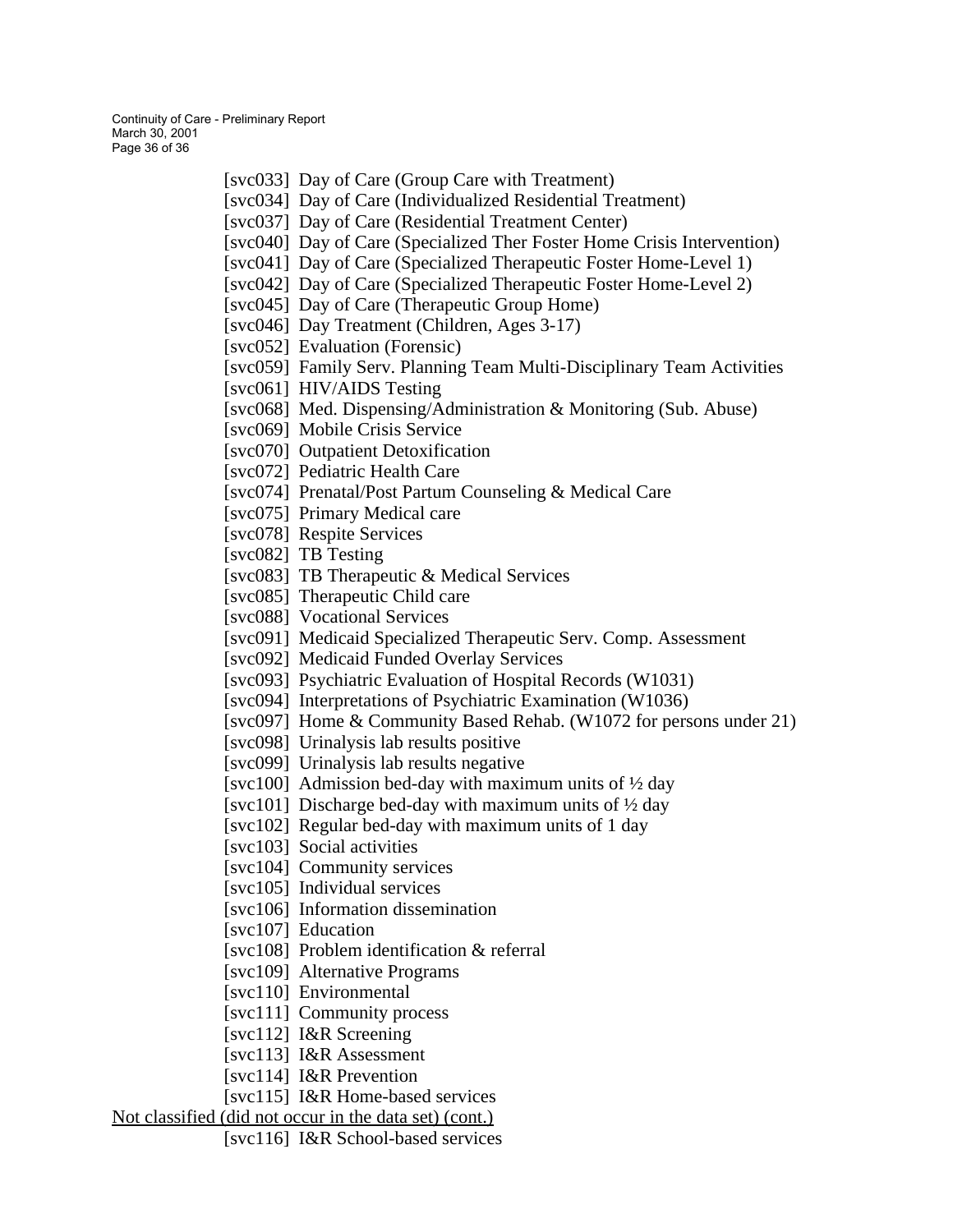Continuity of Care - Preliminary Report March 30, 2001 Page 37 of 37

- [svc117] I&R Family therapy [svc118] I&R Family support [svc119] I&R Respite services [svc120] I&R Outpatient treatment [svc121] I&R Day treatment [svc122] I&R Crisis stabilization [svc123] I&R Therapeutic foster care [svc124] I&R Residential treatment [svc125] I&R Inpatient hospitalization [svc126] I&R Case management [svc127] I&R Services for victims of sex offense [svc128] I&R Transitional services [svc129] I&R Detoxification [svc130] I&R Other mental health services
- [svc131] I&R Other substance abuse services

Edits regarding number of units of service provided

 Below are excerpts from the DCF manual for reporting number of units of service events (these excerpts are taken from the manual date 7/2000 and thus may not have been entirely in effect for the reporting period).

#### Number of Units Provided

(a) All services for Cost Centers *[03], [05], [06], [07], [09], [17], [18], [19], [20], [21], [23]* and *[24]* are reported in days. As stated at the beginning of the chapter, the maximum number of units that can be reported per event is one day. For example, a person in an residential setting for four days beginning on July 1, 1999, four service events of one day each should be reported, with the beginning date of service being  $07/01/99$  for the first service,  $07/02/99$  for the  $2<sup>nd</sup>$ event,  $07/03/99$  for the 3<sup>rd</sup> event, and  $07/04/99$  for the 4<sup>th</sup> event.

(b) When using Cost Center code *[13]* for Methadone Maintenance, report only one (1) dosage per day per service event. Do not report the number of dosages administered during the day.

(c) All other services will be reported in minutes, even if the unit of measure is ordinarily considered to be in hours (one hour of group counseling, for example, converts to 60 minutes).

**Maximum Units for Days and Minutes:** For cost centers with units measured in days (i.e., CSU, Day Care, Day/Night, Inpatient, Prevention/Intervention, Residential Levels 1 thru 4, Sheltered Employment, Substance Abuse Detoxification, Outpatient Detoxification, or Room & Board with Supervision) a maximum of one day per service event will be allowed in the data warehouse. For example, if a client was in Residential Level 1 for five days, then five service events of one day each should be submitted. Otherwise, the service event will be rejected if the number of units is null (blank) or greater than 1.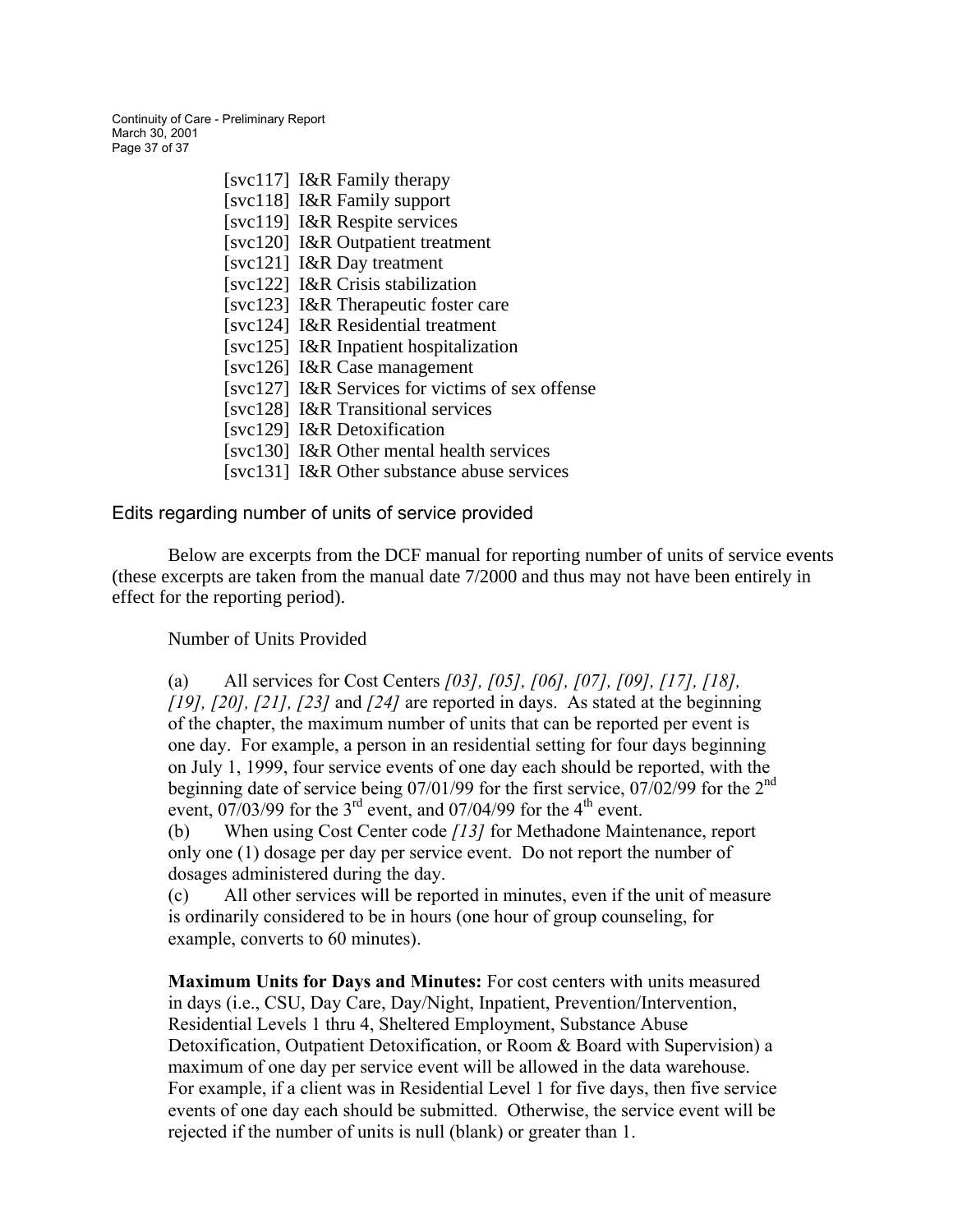For cost centers with units measured in minutes, only a maximum of 1440 minutes per service event will be allowed in the data warehouse. Otherwise, the service event will be rejected if the number of units is null (blank) or exceeds 1440. If a service is provided more than once during the day, all units for that service should be bundled into one daily event, including the sum of all units provided during that day. Otherwise, the system will replace the first event record by subsequence service event that occurred that day.

 As suggested by the above excerpts, the units data for each service category were appropriately converted so that units for Residential Treatment events were all converted to days, and all other events were converted to minutes. In calculating number of units received per case for 30 periods following discharge, Residential Treatment unit totals were capped at 30 days. Therapy services were capped at 14,400 minutes of service (8 hours per day for 30 days). For other service categories, the data were inspected for outliers and five cases were so identified (3 case management and 2 psychiatric). These 30-day totals were capped such that the maximum possible for case management reflected 3 hours of case management services per day for the entire 30-day period. For psychiatric services, the cap reflected 30 minutes of service per day for the entire 30-day period.

 Close inspection of the units data revealed numerous problems with the way that these values were reported. Much of the problem had to do with the number of units being reported using the wrong scale for the particular service (e.g., reporting residential treatment days in hours rather than days, or reporting psychiatric services in quarter hours rather than minutes). Further, it was noted that, contrary to policy, providers frequently reported multiple days of service on a single record for services reported in days (most frequently this was for a month at a time, so 31 days of residential treatment would be reported at one month intervals for a case).

We took several steps to minimize the impact of such reporting problems--

- 1. For Case Management and Psychiatric services (which should have been reported in minutes), if the units value reported was less than 10, but not equal to 5 (i.e., 1, 2, 3, 4, 6, 7, 8, or 9) , then it was assumed that the units were in quarter hours, so the units value was multiplied by 15.
- 2. For events with service codes that should have been reported in days, if the units value reported was 60 then it was assumed that this was 1 hour of service. For units values reported that were greater than 1 but less than 8, these were individually inspected to determine if the units should be considered to be in hours (e.g., cases that had 4 units reported on multiple successive days would indicate hours). These were changed on a case by case basis.
- 3. A small number of records for Case Management services had 0 units reported. These were assigned a value of 60 (the group median for those service codes).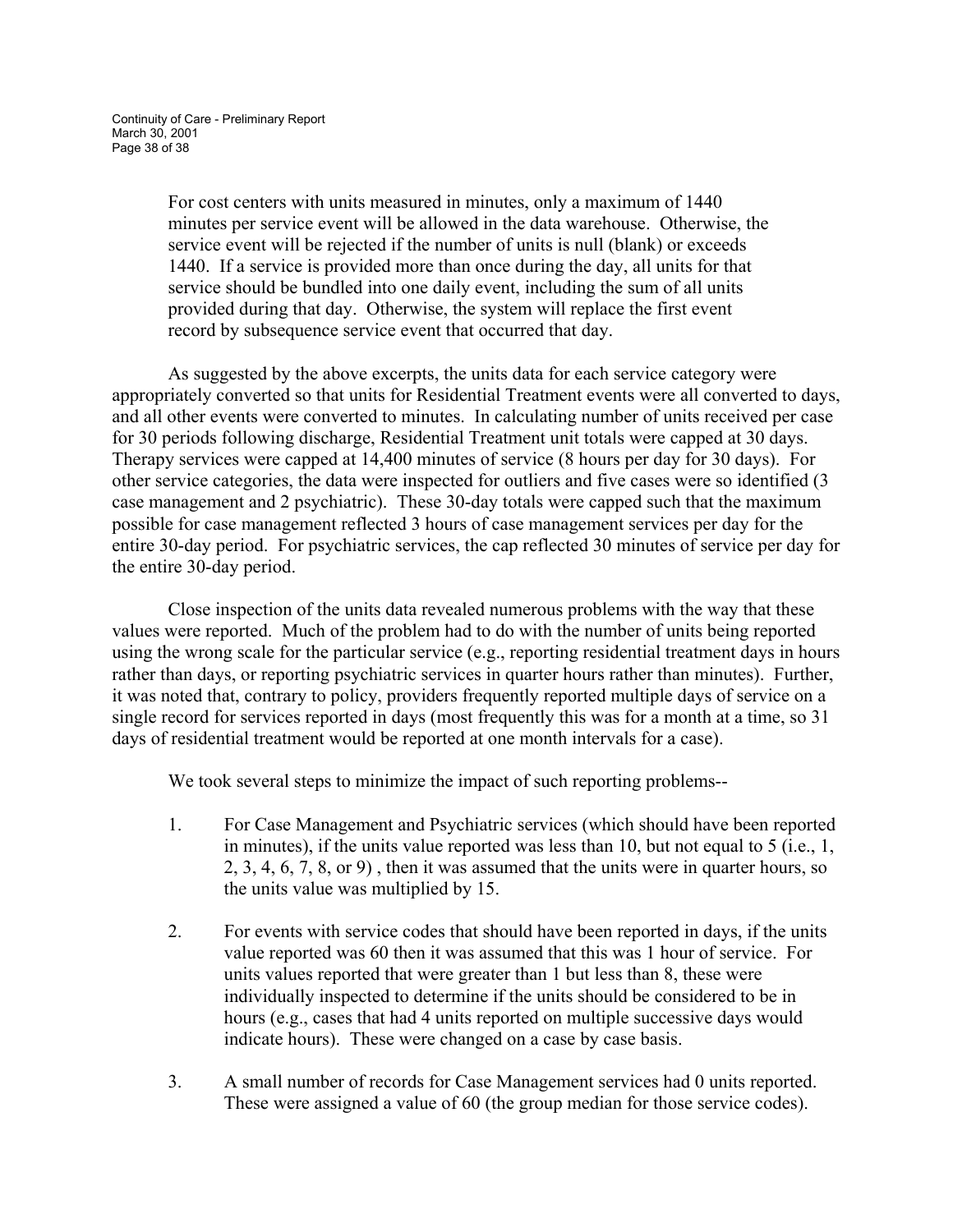Continuity of Care - Preliminary Report March 30, 2001 Page 39 of 39

# Technical Note 6

### **Methods used for identifying data for these subjects within the FDLE data system**

The FDLE data files are keyed using an FDLE identification number. Within each FDLE case (unique FDLE ID number) there exists the possibility for up to 50 SSNs, 50 names, and 50 dates of birth. We conducted three separate searches of the FDLE files (one for SSN matches, one for exact name matches, and one for "fuzzy" name matches (matches of the first 5 characters of the last name and the first character of the first name)). Within each search the FDLE number for each match was extracted. The records for the combined set of FDLE numbers extracted were then searched for exact or "fuzzy" date of birth matches (two of three matching date portions -- month/day/year). Then the FDLE files were queried to produce the maximum possible score for matches with each FDLE case. The best record was selected as a possible match for a given CIS ID number. Finally, to be accepted as a match, the best matched FDLE record had to have at a minimum, an exact SSN match, a fuzzy name match, and a fuzzy date of birth match. Of the 1211 cases in this study 586 (48.4%) were found to match FDLE records by these criteria.